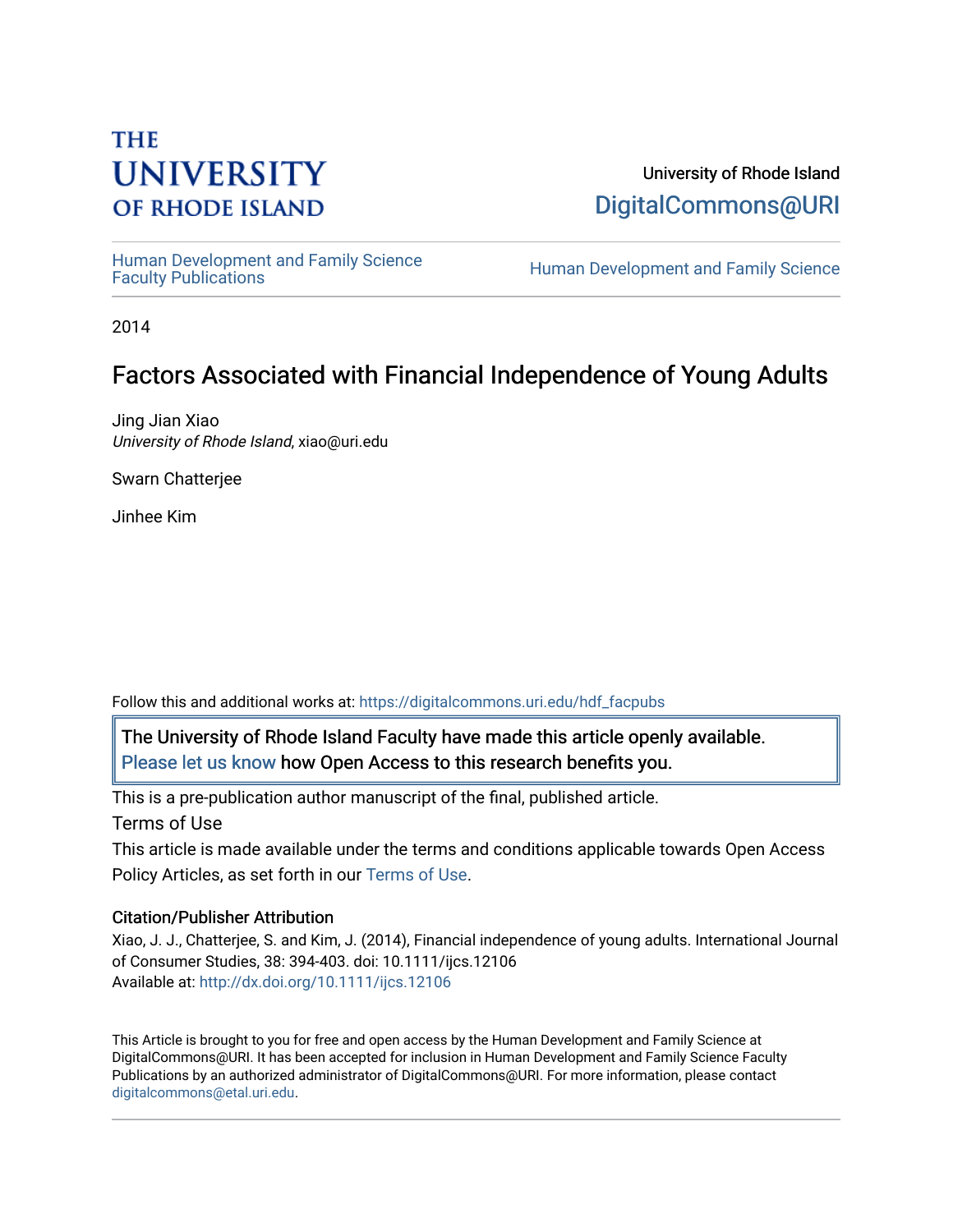Xiao, J. J., Chatterjee, S., & Kim, J. (2014). Factors associated with financial independence of young adults. *International Journal of Consumer Studies, 38,* 394-403.

# **Factors Associated with Financial Independence of Young Adults**

Jing Jian Xiao, Ph.D., Professor (Corresponding author)

Department of Human Development and Family Studies

University of Rhode Island

Email: [xiao@uri.edu](mailto:xiao@uri.edu)

Swarn Chatterjee, Ph.D., Associate Professor

Department of Housing and Consumer Economics

University of Georgia

Email: [swarnc@gmail.com](mailto:swarnc@gmail.com)

Jinhee Kim, Ph.D., Associate Professor Department of Family Science University of Maryland Email: [jinkim@umd.edu](mailto:jinkim@umd.edu)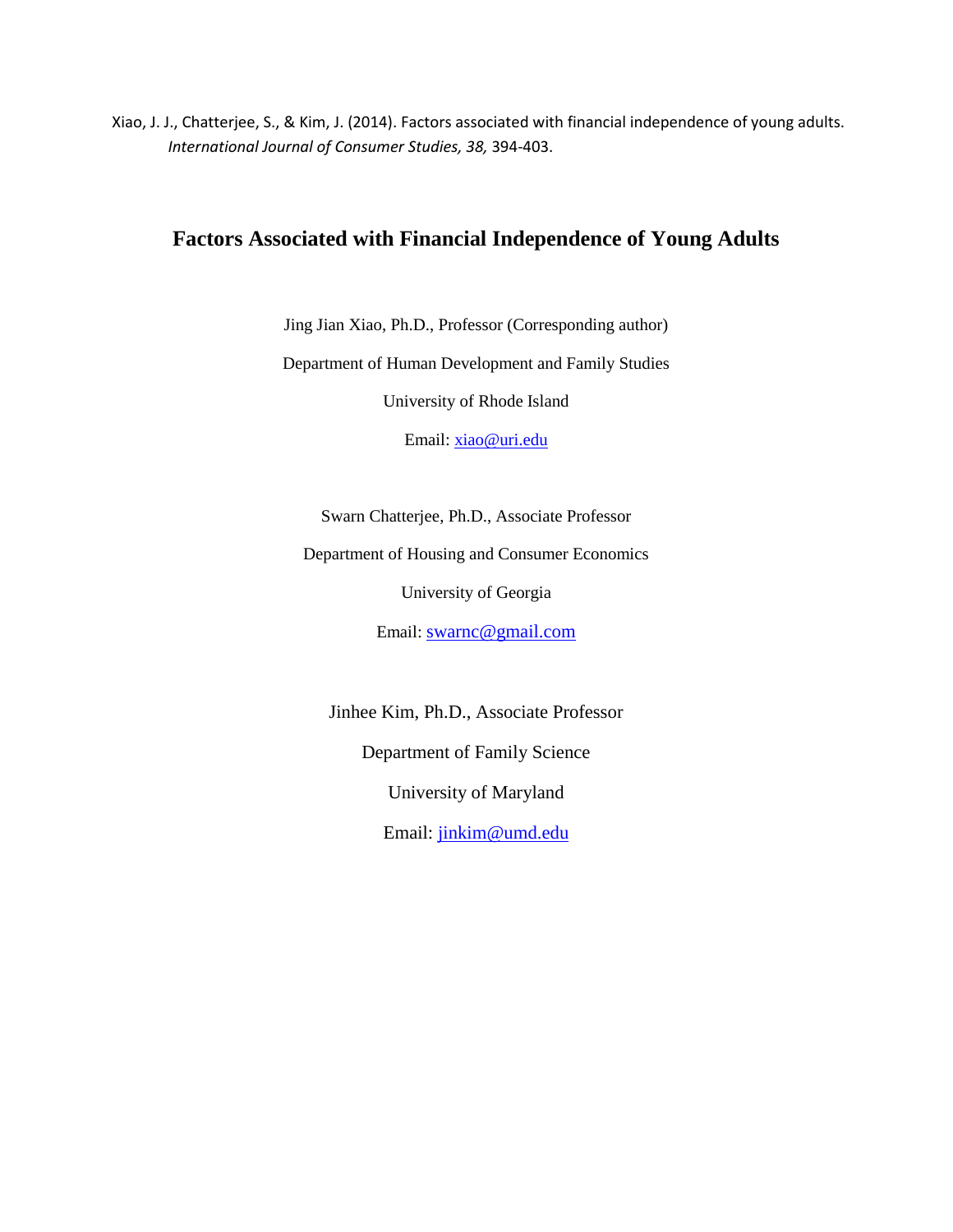# **Factors Associated with Financial Independence of Young Adults**

**Abstract:** Young adults are in an important transition period from financially depending on their parents to becoming financially independent. The purpose of this study was to identify factors associated with perceived financial independence among American young adults aged 18-23. Taking an interdisciplinary perspective, we hypothesized that major contributing factors of young adults' financial independence would include economic, psychological and family factors. Data were from two linked data sets, the 2009 Transition into Adulthood data set and its parental companion data set, the 2009 Panel Study of Income Dynamics, a nationally representative U.S. sample. Results indicated that economic factors, such as young adults' income, assets, work status, and educational attainment were positively associated with financial independence. Several psychological factors such as economic self-efficacy, money management ability, and problem-solving ability were also positively associated with financial independence. Family economic factors such as parental income, stock holding, and financial assistance decreased the level of young adults' financial independence. Additional analyses indicated that the level of financial independence of college graduates was higher than those who had never attended college or were currently in college, but did not differ from those who had dropped out of college. Common and different factors associated with young adults' financial independence were also identified among the four education groups. The findings of this study have implications for consumer educators to develop and implement targeted financial education programs for young adults aged 18-23 who differ by educational attainment.

**Keywords:** financial independence, educational attainment, self-efficacy, financial behavior, young adults, financial education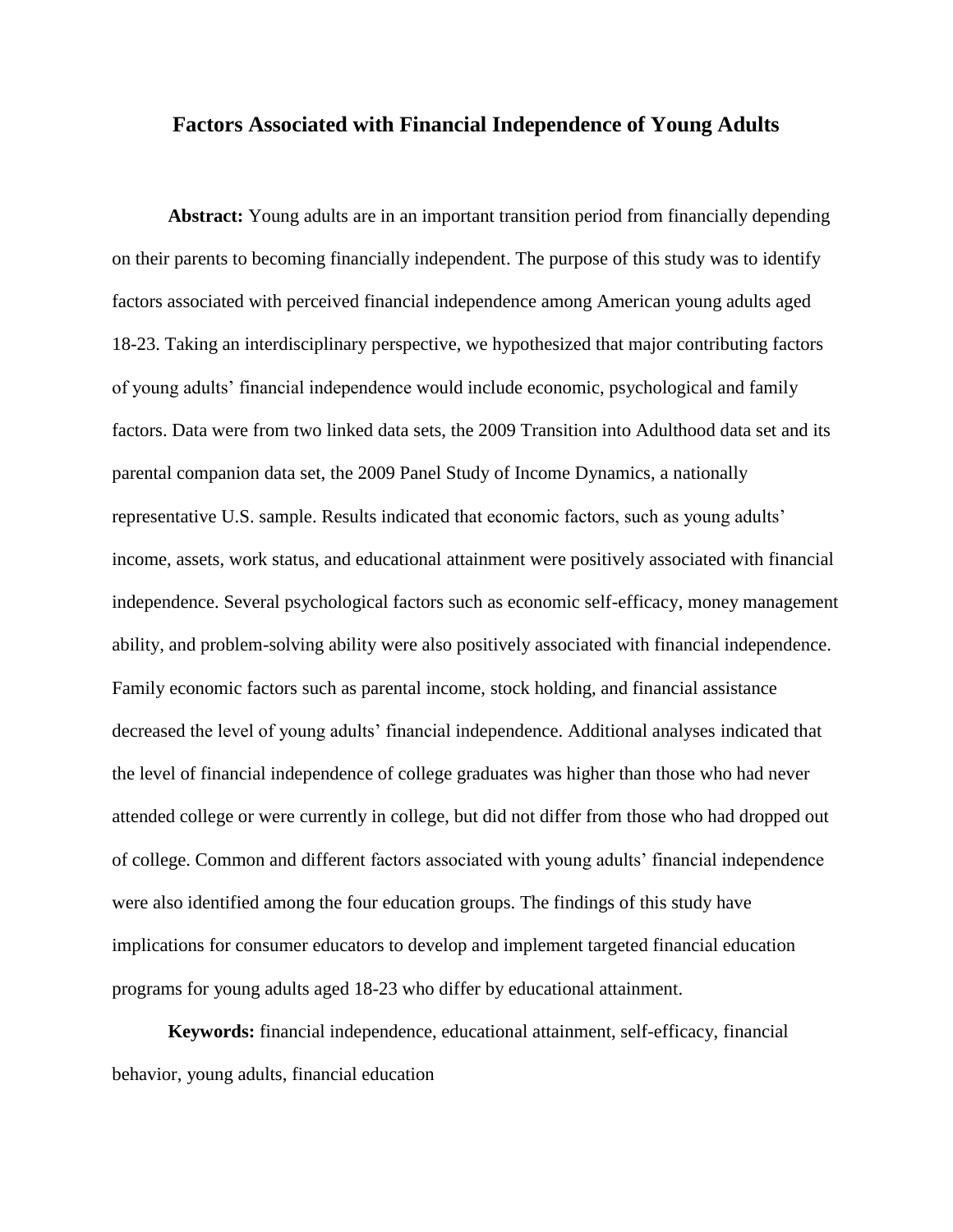#### **Introduction**

The financial independence of young adults is important for themselves, their parents, and society. Young adults consider financial independence to be one of the top criteria for entering adulthood (Arnett, 2000). No parents would like their children to rely on them for life. Financially independent young adults are necessary for the healthy development of a society. Recently the process of transition to adulthood has become lengthened and more complicated for young adults. Key milestones such as residential independence, completion of education, entering the workforce, marriage and having children have become more protracted and diverse (Furstenberg, Rumbaut and Settersten, 2005). With a longer period of transition to adulthood, many young adults rely on their parents and immediate families for financial assistance over an extended period of time. Researchers estimate that parents provide, on average, \$38,000 in material assistance such as housing, food, educational, or direct cash assistance during the transition period (Schoeni and Ross, 2005). Families spend approximately 10% of their annual income to support their young adult children of ages 18 to 21 (Settersten and Ray, 2010). During this prolonged and complex process, some young adults become more vulnerable as they do not receive the needed support from parents or other family members (Furstenberg *et al.*, 2005).

One of the major reasons for young adults taking a longer time to become financially independent is the higher demand for training and education required by society. In the U.S., about half of young adults between the ages of 18 and 21 years attend college and only a quarter of adults age 24-35 become college graduates. The rest of the young adults either drop out of college or never attend college (Settersten and Ray, 2010). The association between educational attainment and transition to adulthood found in extant literature (Lee and Mortimer, 2009)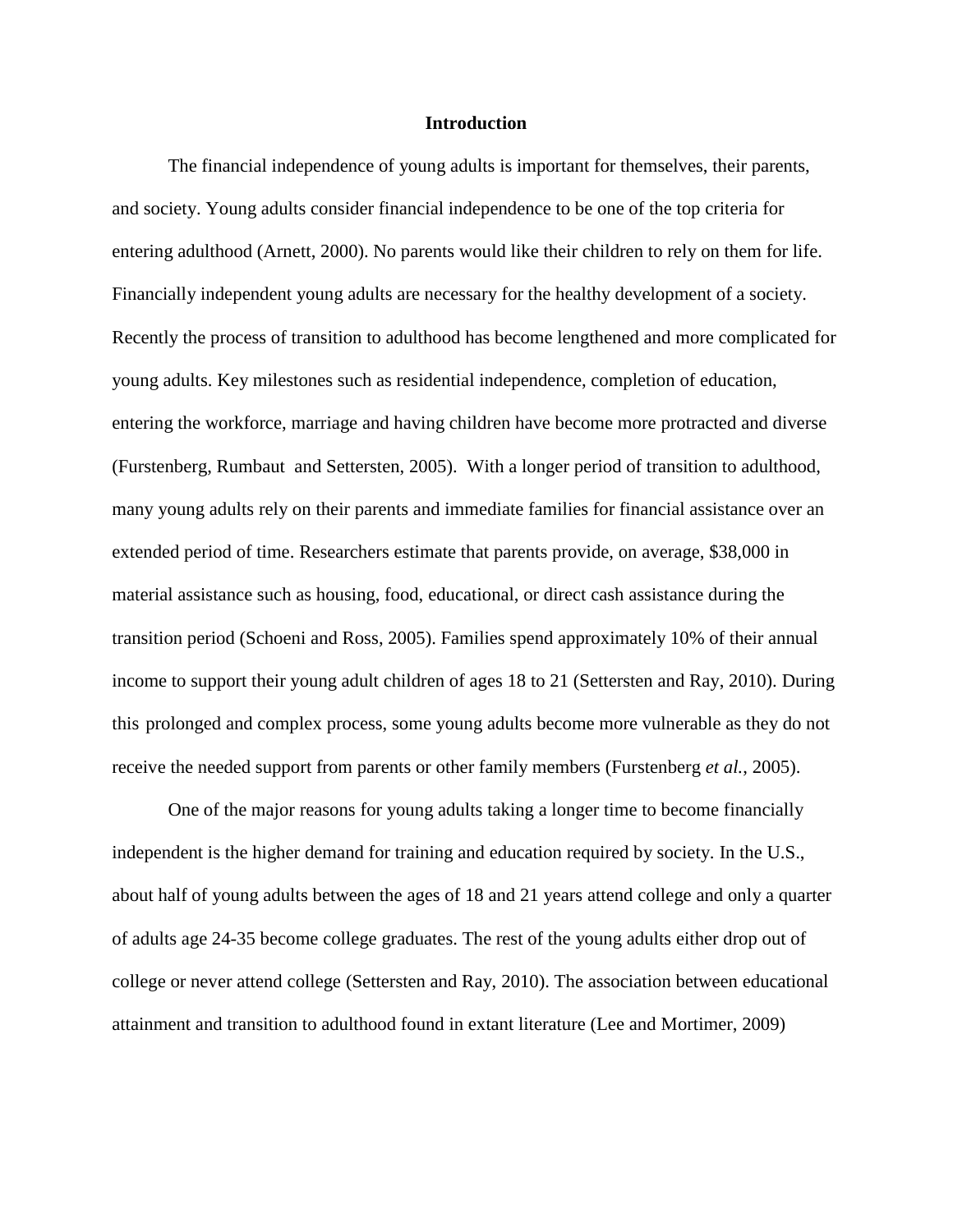suggests that educational attainment of young adults may also affect their financial independence.

The process of financial independence has become more complex in many developed countries. A recent study of British and Canadian youth found that the transition to adulthood and financial independence took longer under current socioeconomic conditions, which resulted in lower social status for the transitioning adults (Cote and Bynner, 2008). The study authors found that youth from disadvantaged and excluded groups in both countries were more vulnerable to this changing economic environment.

In this context, the UK has started a program called ConneXions that provides counselling services to youth from excluded populations (Cote and Bynner, 2008). Similarly, in another study Bynner and Parsons (2000) found that youth who dropped out early and did not participate in education, employment or training related programs were the least successful in dealing with this transition to adulthood and were more likely to develop mental, physical, and substance abuse related problems. Similarly, other studies have shown that encouraging Canadian youth to gain work experience through part-time jobs or internships when they were completing high school or college improved their marketability and allowed them smoother transitions to financially independent adulthood (Bynner, 1999; Hango and de Broucker, 2007).

As a result of this changing environment, it has therefore become more important for young adults to not only earn but also manage their finances carefully while they secure their socioeconomic stability as financially independent adults. Financial literacy is important in order to accomplish the goals that lead to the path of financial independence and for the financial wellbeing of young people as they transition toward adulthood (Chen and Volpe, 2002; Lusardi, Mitchell and Curto, 2010; Huston, 2012). High levels of debt, for instance from student loans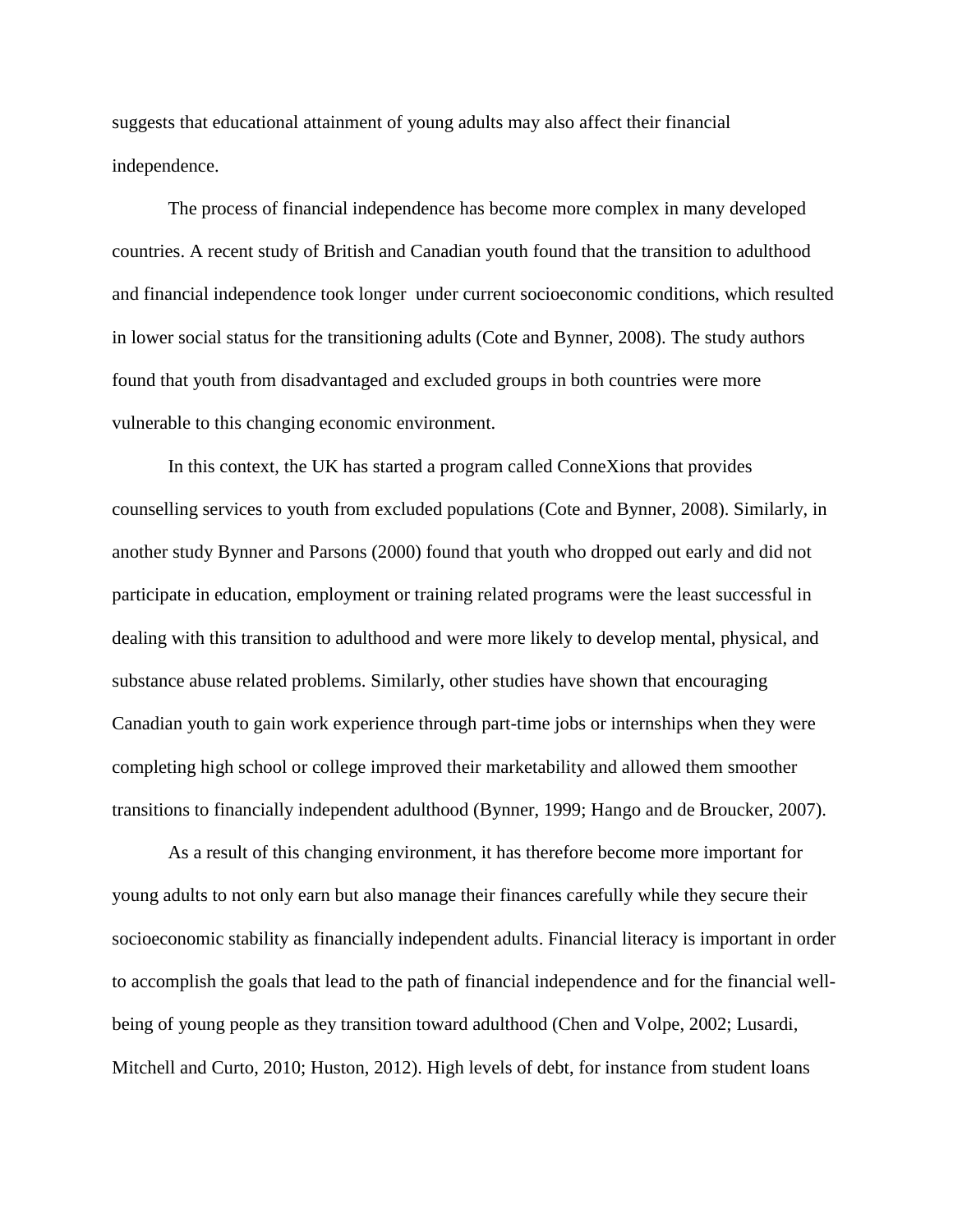and credit cards, could hinder young adults' financial independence. Identifying factors associated with financial independence of young adults in the United States will make it possible to compare the situation in this country with findings from extant research conducted in other countries facing a similar situation with an extended transition of their youth to adulthood and financial independence. The findings of this study will also inform the interested scholars, policy-makers and practitioners in designing helpful financial education programs for young adults who need the education on these topics as they transition to adulthood.

 Research specifically on the financial independence of young adults is limited (Lee and Mortimer, 2009; Whittington and Peters, 1996). The purpose of this study is to identify factors associated with perceived financial independence of young adults using a nationally representative sample in the U.S. Further, we explore the association between financial independence and educational attainment status with additional analyses. The data used in the present study are from two linked data sets, the 2009 Transitioning into Adulthood (TA) and its parental companion data set, the 2009 Panel Study of Income Dynamics (PSID) in the U.S..

# **Literature Review**

# *Measures and Patterns of Financial Independence*

One early study defines the child to be financially independent if she or he resides in a group living arrangement, alone in a noninstitutional environment, joins the military, or leaves the home for marriage. Children living in institutional housing such as at college or children who have income but still live with parents are not considered financially independent (Whittington and Peters, 1996).Using data from the Panel Study of Income Dynamics, the median age of independence was 19 years for men and 21 years for women (Whittington and Peters, 1996). The likelihood of independence rose for women until age 22, fell briefly, and spiked again at age 26.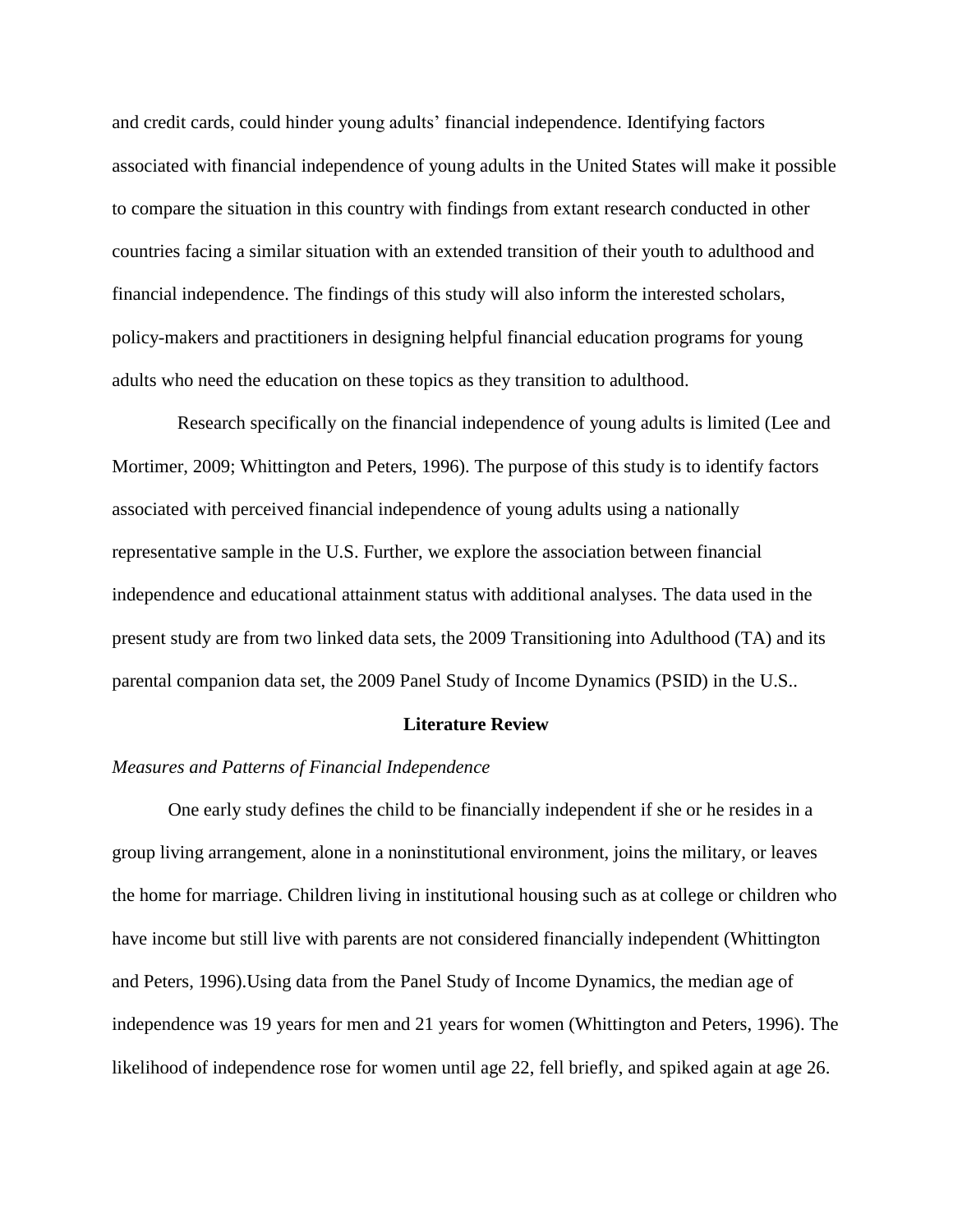For men, the likelihood rose until age 21, fell slightly, and then increased again until age 25 (Whittington and Peters, 1996).

A more recent study measured young adults' financial independence by examining the percentage of their living expenses that came from either their own earnings or savings or from their spouse or partner's earnings and/or savings at ages 23-24 (Lee and Mortimer, 2009). Among a sample of young adults in this longitudinal study in Minnesota, at ages 23-24, a little less than three-quarters (73.7%) of the respondents reported being financially independent and able to cover their own expenses (Lee and Mortimer, 2009).

# *Factors Associated with Financial Independence*

Economic factors such as wages for both male and female children or welfare income receipts for female children have been found to be important determinants of financial dependence (Whittington and Peters, 1996). Living with parents has also been shown as an indicator of financial dependence. U.S. census data from 1960-2007 showed that comparing changes in economic conditions across states to changes in living arrangements, several factors led to increases in the number of young adults living with their parents, including fewer jobs, low wages, and high rental costs (Matsudaira, 2010). According to a Dutch study on financial independence of young adults, the timing of leaving home was associated with the perceived costs and benefits of leaving home and with the perceived housing market situation (Billari and Liefbroer, 2007).

Economic self-efficacy has also been considered an important factor for young adults' financial independence. This factor has been measured by combining information from questions concerning future expectations, job, and home ownership. In a panel study, this variable was significantly associated with financial independence in a model with only demographic control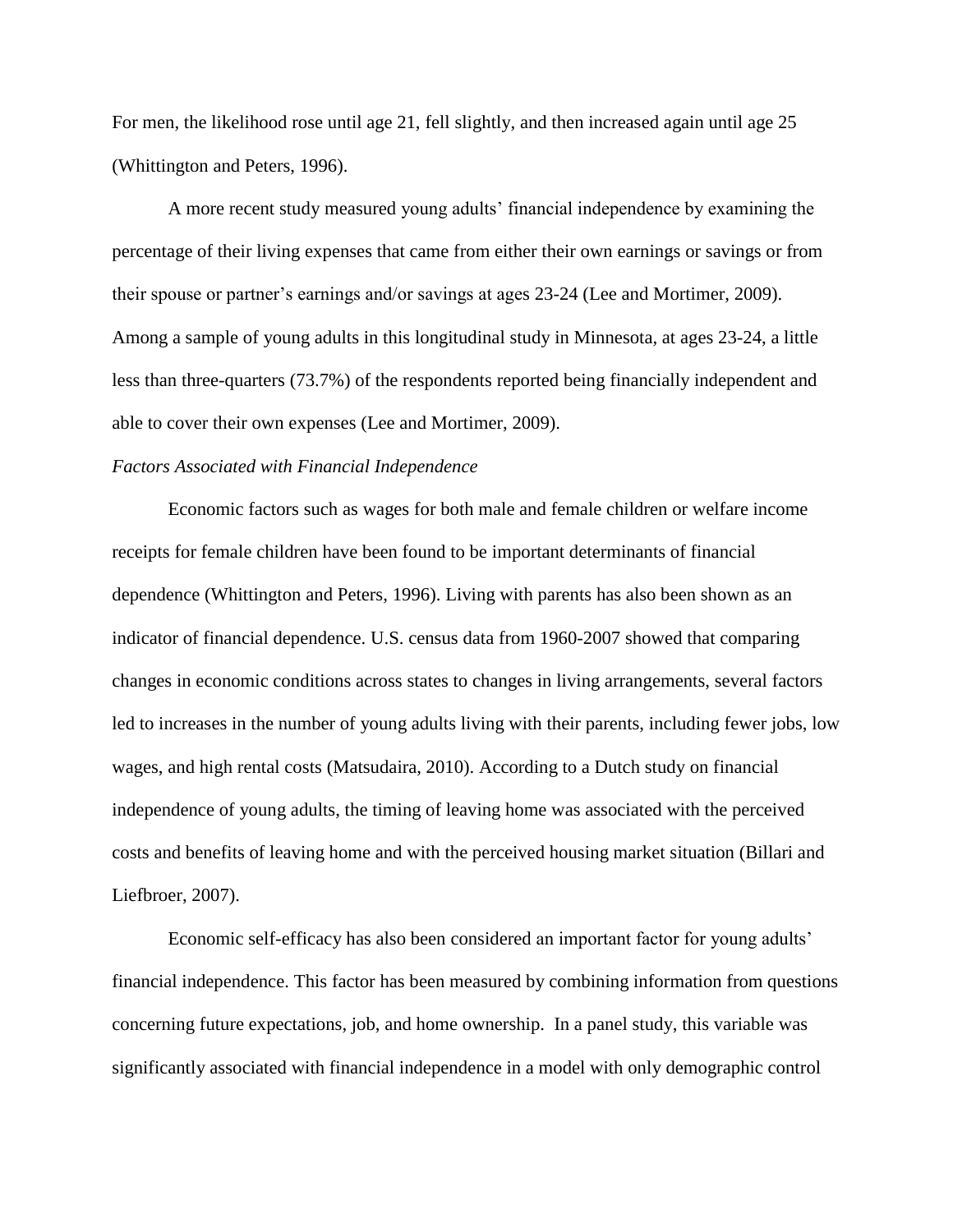variables (Lee and Mortimer, 2009). However, after attainment variables such as current school enrollment, employment status, marital status, parenthood, educational attainment, and income were added to the model, its effect disappeared (Lee and Mortimer, 2009).

Other psychological factors may also influence young people's financial independence. Research on saving behavior among young Canadians aged 12-24 concluded that peer groups identified as adult - or achievement oriented were more likely to save money, especially for future schooling (Erskine *et al.*, 2006). Gender and racial differences have also been found in young adults' financial independence. After analyzing the PSID data among women and men separately, researchers found that determinants of financial independence were different (Whittington and Peters, 1996). Cross-national comparisons have shown that across seven industrialized nations—France, Germany, Italy, Netherlands, Sweden, UK, and the United States—young women were less able than young men to become economically independent through market work alone (Smeeding and Phillips, 2002). The authors however found that compared to the other nations, the Italian young men did not earn enough to become financially independent as quickly; conversely, the Dutch men become financially independent relatively faster than the youth from the other countries included in their study. This study also found that the earnings of young Italian women were not enough to make them financially independent. Additionally, the earnings of women in Netherlands and Germany increased between 23-27 years of age but fell after that. Overall, the earnings of women in Sweden, UK, and the United States remained steady across time. Using data from PSID, researchers have compared 1950sand 1960s-born cohorts regarding work and income and found significant changes among women (Corcoran and Matsudaira, 2005). Saving behaviors, an important factor for financial independence, were different between white and black young adults (Friedline and Elliott, 2011).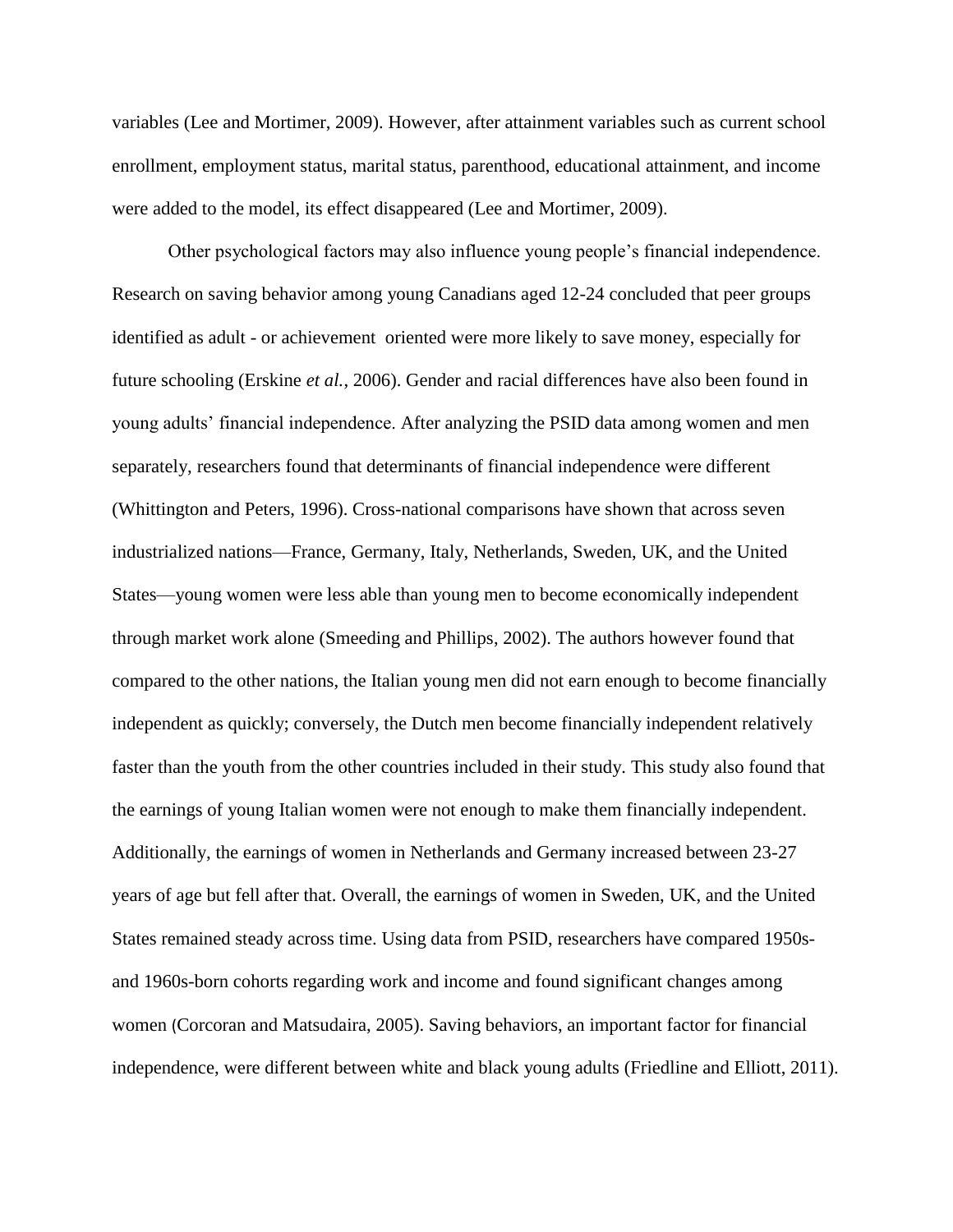Leaving home is an important topic in the research literature on young adults. Factors associated with leaving home are relevant to factors influencing financial independence. For young adults, leaving home serves two primary purposes: going to college or living independently. The first option is a means of human capital investment that enhances the likelihood of financial independence at a future date, while the second option is an indicator of current financial independence. Economic factors such as housing prices and personal income are important for the decision to leave or to return to parental homes (Ermisch, 1999). Previous research has documented differences in leaving home by nation, gender and ethnicity (Iacovou, 2002; Blaauboer and Mulder, 2010; Zorlu and Mulder, 2011).

# *Parental Influence on Financial Independence*

Parents play an important role in children's financial socialization (Kim, LaTaillade and Kim, 2011). Young adults' financial independence has been associated with the economic status of their parents. The parental income decreased the likelihood of independence for women but did not show any effects for men (Whittington and Peters, 1996). Cross-national comparisons indicated that family financial support, the provision of housing, and caring labor were clearly important to the economic well-being of young adults (Smeeding and Phillips, 2002). Young adults who were raised in homes with more wealth at one point in their early childhood were more likely to have positive outcomes, such as graduating from high school, enrolling in college, and establishing their own independent checking and savings accounts (Destin, 2009), all of which are necessary conditions for financial independence.

Parental economic behaviors may be followed by children. A young family's likelihood of owning transaction accounts and stocks has been found to be affected by whether the parents hold these financial assets (Chiteji and Stafford, 1999). Data from Canada has shown that young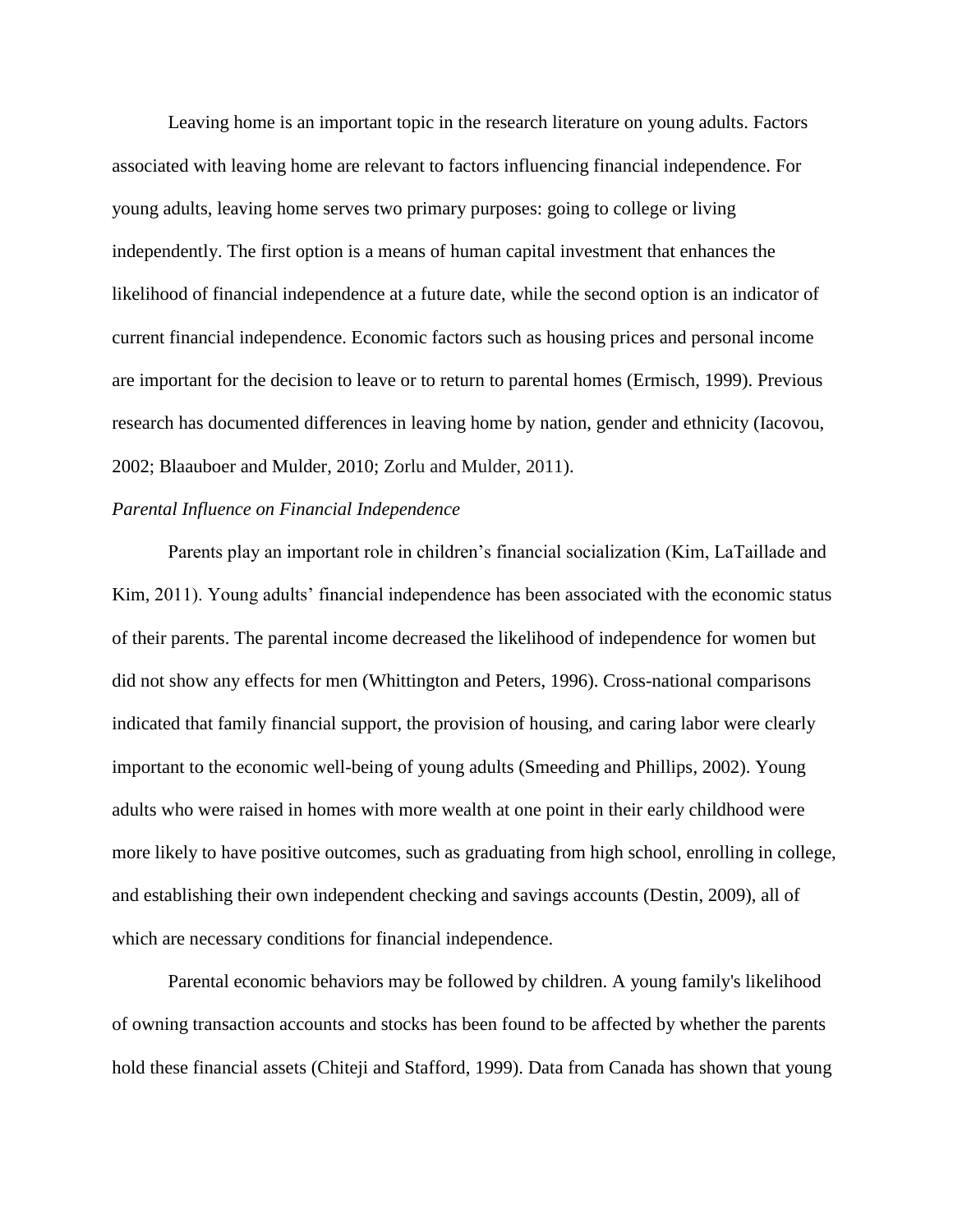adults who reported that their parents and friends were heavy credit users were more likely to have positive attitudes towards credit (Lachance, 2012).

Parenting style may affect financial independence of young adults. Previous research showed that direct communication with parents about work fostered the development of economic self-efficacy. In turn, economic self-efficacy fostered achievement during the transition to adulthood (e.g., educational achievement, employment status, and income attainment), which, in turn, affected financial independence in early adulthood (Lee and Mortimer, 2009). Resilience to the difficult transition from adolescence to early adulthood was especially fostered by nurturant-involved parenting and by less angry or hostile parenting (Conger and Conger, 2002).

Research on young adults' financial behaviors has suggested that parental influences may have positive impacts on their future financial independence. Research among youth aged 15-21 found that parental behavior (such as discussing financial matters with children) and parental orientations (conscientiousness, future orientation) had a weak but clear impact on children's current and later economic behavior (Webley and Nyhus, 2006). Research among first-year college students showed that parental financial socialization was related to financial learning, which in turn was related to financial attitudes and subsequently to financial behavior (Shim *et al.*, 2010). Research among college students showed that parental hands-on mentoring of financial skills was most strongly related to lower levels of credit card debt. Having parents who avoided talking about finances predicted problematic credit card use. Students' beliefs that their parents would bail them out of debt were related to lower levels of debt (Norvilitis and MacLean, 2010). For college students who relied on their parents or used a combination of resources to repay their debt, higher financial responsibility levels were associated with lower compulsive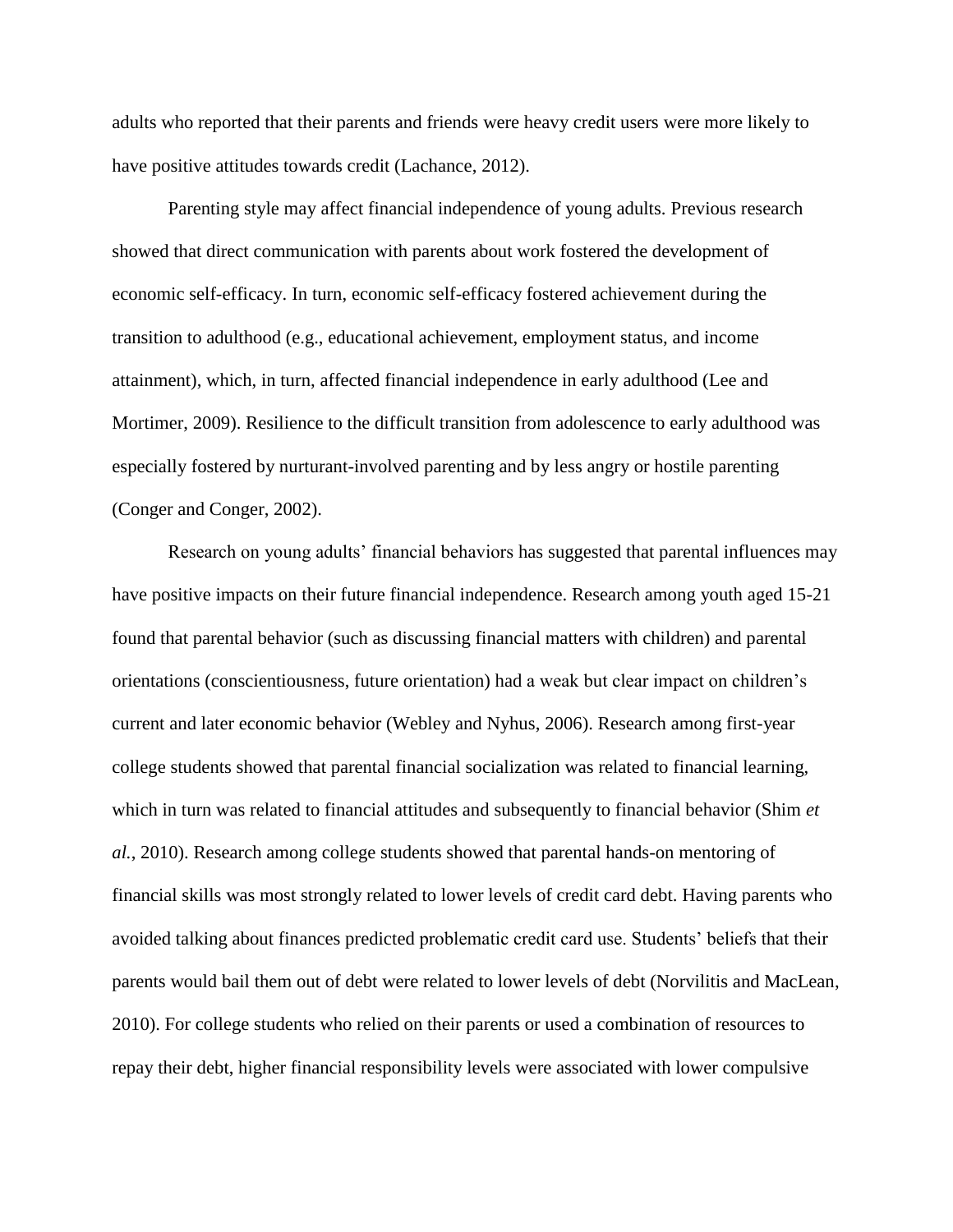buying practices (Brougham *et al*., 2011). A study on investor behavior found that parents emerged as a relevant socialization agent of investors, influencing investment regularity and household net worth above and beyond other factors (Hira, Sabri and Loibl, 2013).

For many young adults, leaving home is an indicator of financial independence or a transition to financial independence. Leaving home has been strongly related to parental economic conditions. Research has shown the effects of parental resources differed depending on the route out of the home under consideration (Avery, Goldscheider, and Speare, 1992). The likelihood of returning home increased with parental income (Mulder and Clarke, 2002). Poverty status was related to home leaving patterns (DeMarco and Berzin, 2008). Parenting styles were also associated with leaving home (Billari and Liefbroer, 2007; Blaauboer and Mulder, 2010). *Summary of the Literature*

Young adults' financial independence is important not only for themselves and their families but also for the healthy development of the economy. The existing literature suggests economic, psychological, and demographic differences in young adults' financial independence. Family factors such as parental socioeconomic conditions and parenting styles affect the degree of young adults' financial independence. Unlike previous direct research on young adults' financial independence (Whittington and Peters, 1996; Lee and Mortimer, 2009), this study focused on perceived financial independence. We examined factors associated with financial independence of young adults as a whole and by educational attainment statuses.

# **Theoretical Framework and Hypotheses**

# *Theoretical Framework*

Young adult's financial independence can be viewed from economic and sociopsychological perspectives. Based on work by McElroy (1985) and Hill and Hill (1974),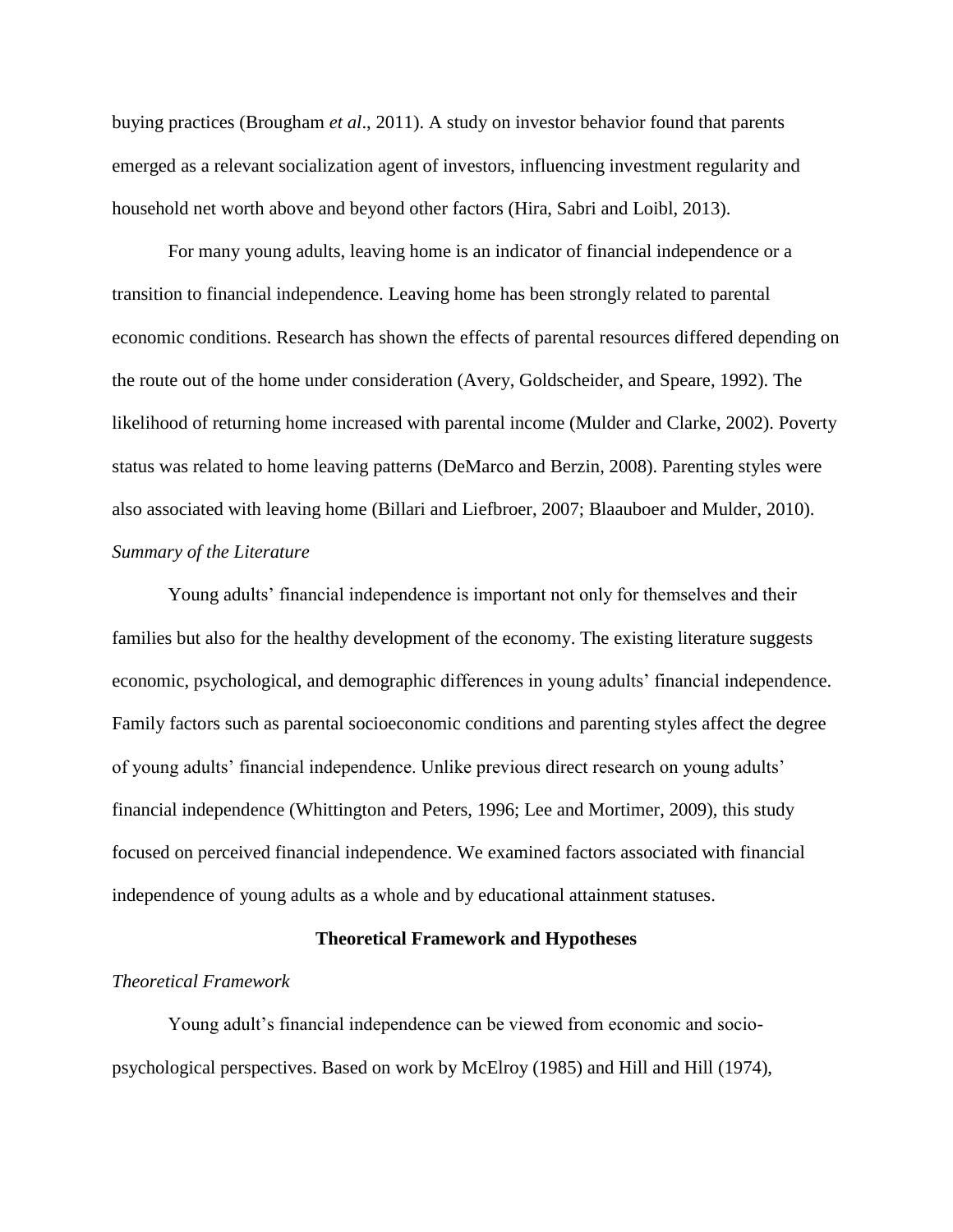Whittington and Peters (1996) have developed an economic framework to view the decisionmaking of a young adult's financial independence that is characterized as living away from parents and taking care of their own finances. Based on their framework, it is optimal for the child to remain dependent on the parents as long as her (or his) maximum willingness to pay for the benefits from the arrangement is greater than the parents' minimum willingness to accept having the child as a dependent. The maximum the child is willing to pay is equal to the difference between the utility she receives from being dependent on her parents and the utility she would receive from being financially independent. The child's demand for privacy is assumed to be a normal good in economic term, in which the demand for privacy rises with income and decreases with the costs of living alone. In addition, demand for privacy may increase with age.

The effect of parental economic resources is more complicated. If parents care about the child's well-being and if the well-being is a normal good, parental income should be negatively associated with the child's independence, as parents with higher incomes would discourage the child to live alone financially and physically. On the other hand, if parents care about their own privacy, the relationship between parental income and child's independence may be positive. From a human developmental perspective, parents may consider the child's age to determine whether the child ought to leave home and be financially independent. Parents may prefer that younger children remain dependent so that the parents can maintain some control over their behaviors (Avery, *et al.*, 1992). Thus, the effect of parental income on child's independence cannot be straightforwardly predicted based on theory and therefore needs to be determined empirically.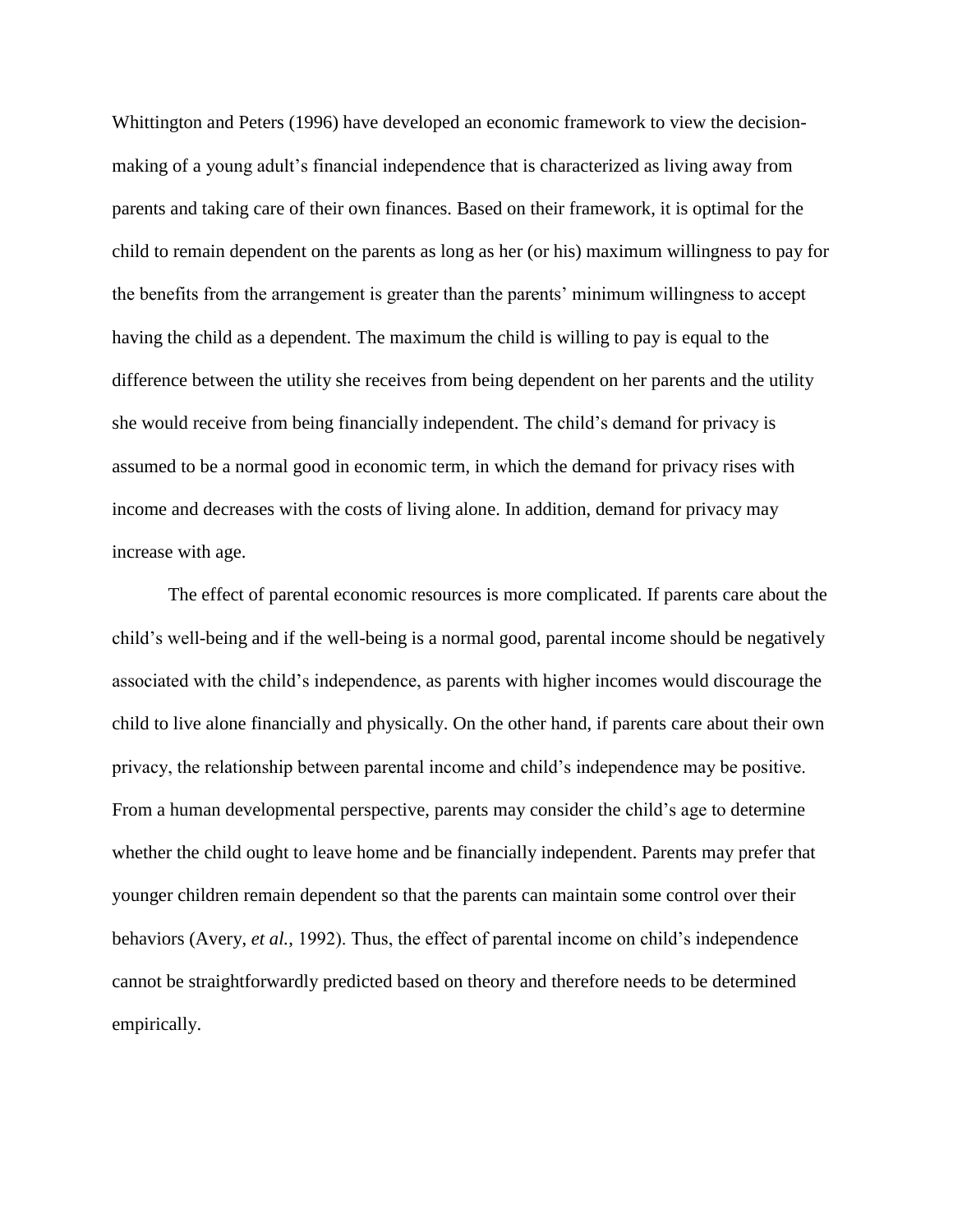Lee and Mortimer (2009) view this topic from a socio-psychological perspective. They believe that two major factors determining young adults' financial independence are economic self-efficacy and the family communication process. Economic self-efficacy is derived from a major psychological concept of self-efficacy (Bandura, 1977). Lee and Mortimer (2009) argue that economic self-efficacy appears to be critical in fostering achievement-relevant behaviors. For example, youth who think they will be successful in achieving their goals in the economic realm are likely to be more persistent in their preparation and striving for post-secondary education. They also assert that family socialization, particularly communication about work and money, is an important factor in the development of economic self-efficacy, which leads to a greater likelihood of being financially independent during young adulthood. Family communication can occur in various ways, both overtly through social interaction and covertly though role modeling and reinforcement of behaviors (Moschis, 1985). Children may follow their parents to perform similar financial behaviors. They may also learn financial knowledge and skills when actively communicating with their parents. During these family communication processes, they increase the level of economic self-efficacy that contributes to their financial independence (Shim *et al.*, 2010; Kim *et al*., 2011).

Among young adults aged 18-23, educational attainment statuses may affect determinants of their financial independence. Previous research has suggested that education may affect household financial obligation burden (Hanna, Yuh and Chatterjee, 2012) and financial difficulty status (Patel, Balmer and Pleasence, 2012). In this study, educational attainment had four categories: having never attended college, been in college, dropped out of college, and graduated from college. College students may achieve a higher level of financial independence after graduation but they may have the lowest level of financial independence when they are in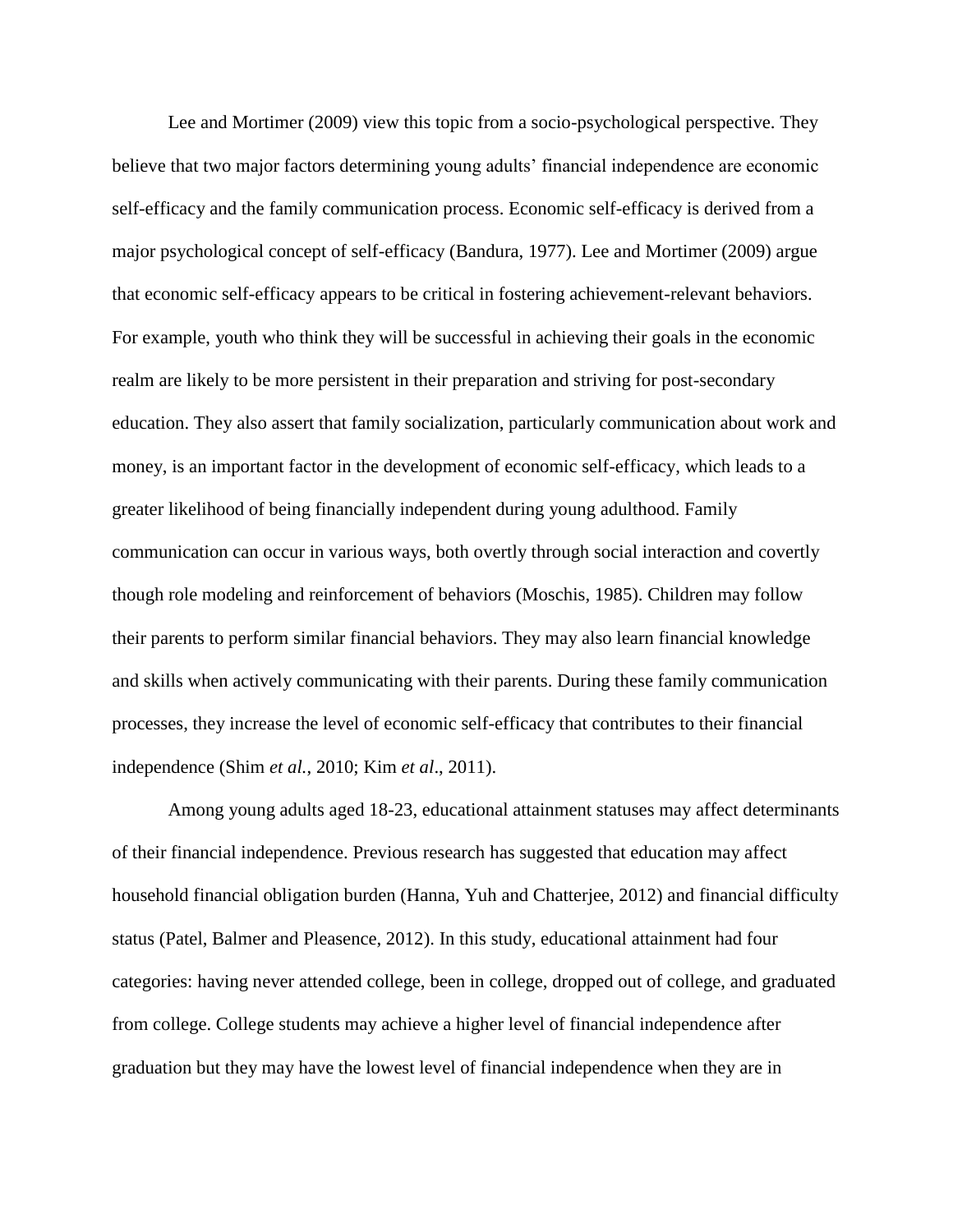college. If attending college is considered as a form of human capital investment, we expected that college graduates would have the highest level of financial independence compared to other educational attainment statuses, given other factors.

# *Hypotheses*

Based on the above discussions, we assumed that young adult's financial independence was determined by both children and family related factors and these factors included both economic and socio-psychological characteristics. Specifically, we proposed following hypotheses:

H1: Young adults' economic resources are positively associated with their perceived financial independence.

H2: The young adults' economic self-efficacy is positively associated with their perceived financial independence.

H3: Parental economic resources are associated with young adults' perceived financial independence.

H4: Parental communications with children are positively associated with young adults' perceived financial independence.

H5: Among four education attainment groups, college graduates perceive the highest level of financial independence.

# **Method**

#### *Data*

This study drew information on young adults aged 18 to 25 from two linked data sets, the 2009 Transition to Adulthood (TA) and its parental companion data set, the 2009 Panel Study of Income Dynamics (PSID). The PSID is a longitudinal study of a nationally representative sample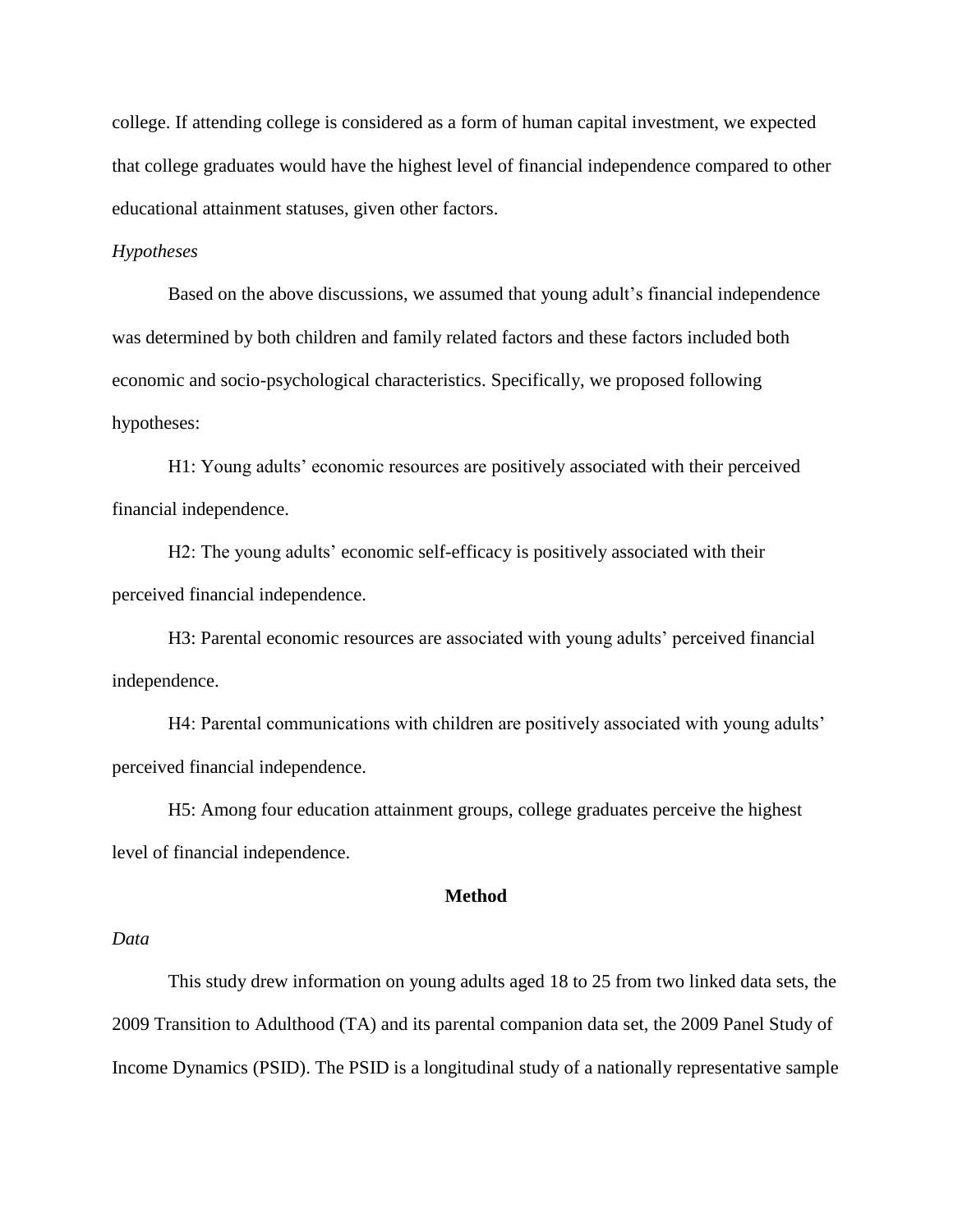of U.S. residents and TA includes information of children whose parents are included in PSID. For the past approximately four decades, the study has collected annual data from these individuals about their demographic, economic, and psychological characteristics. The TA supplement includes 1,432 young adults aged 18-23.

# *Dependent Variable*

The dependent variable used for empirically testing our hypotheses was perceived financial independence. Financial independence was measured based on a Likert type scale, where 1 referred to the lowest level and 5 the highest level of financial independence. This scale was publicly available in the TA supplement of PSID. The scale was constructed based on the average of respondents' responses to the following questions: How much responsibility do you have for earning own living? How much responsibility do you have for paying own rent? How much responsibility do you have for paying own bills? How much responsibility do you have for managing own money?, where 1 referred to the minimum and 5 referred to the maximum amount of responsibility across these Likert type scales. The computed Chronbach's alpha for the scale was 0.75.

# *Independent Variables*

*Child characteristics.* The respondents' age was a continuous variable. Gender was a binary variable with 1 indicating female and 0 male. Two dummy variables were used to indicate whether or not the respondent had a part-time job or a full-time job, and the omitted variable comprised of respondents who did not work. The race/ethnicity variable was coded as 1 if the respondent was white and 0 otherwise. Similarly, the educational attainment of the respondents were categorized into four binary variables: never attended college, dropped out of college, currently in college, and graduated from college. Young adults' log income and assets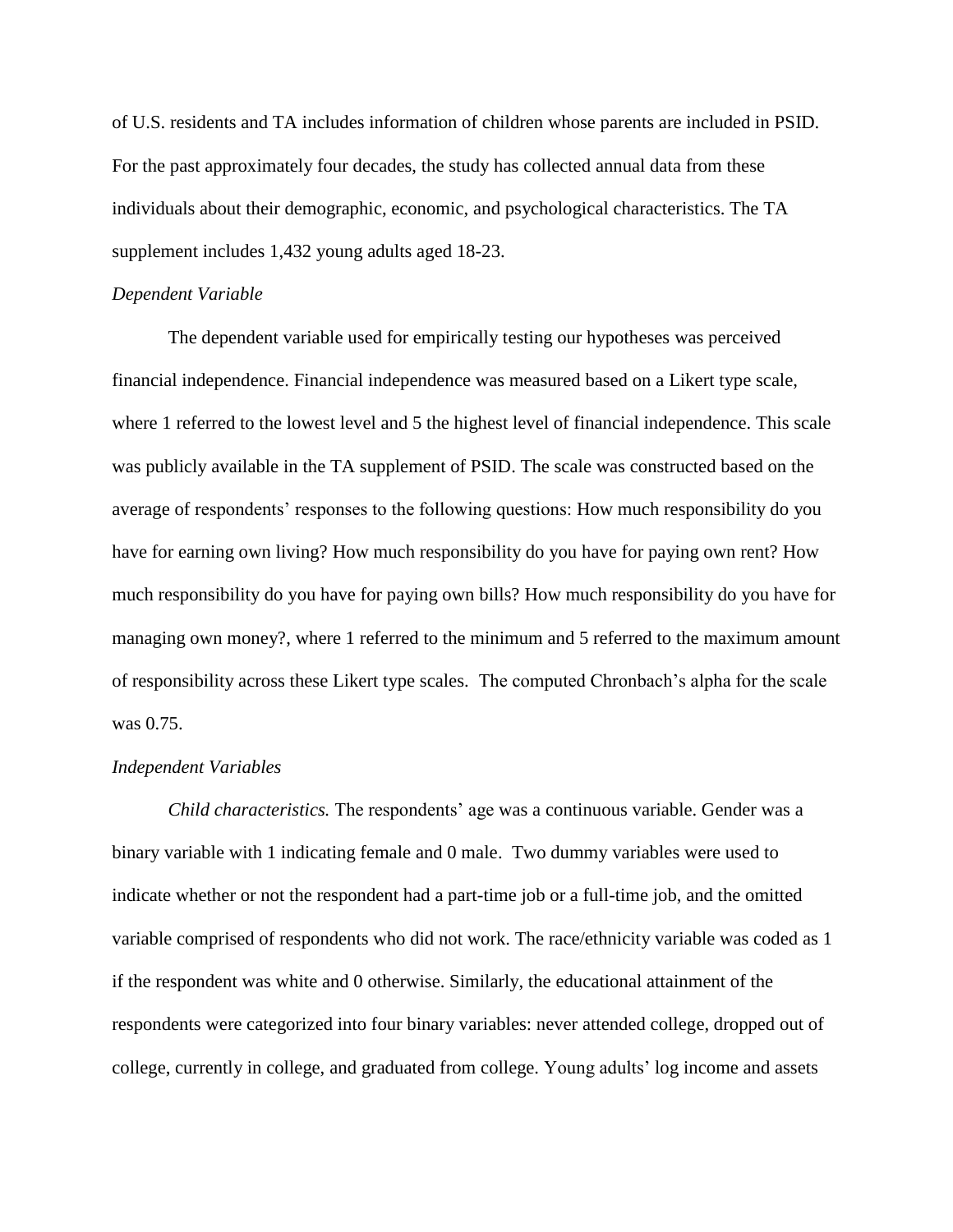were also included in the model. The log form was used to suppress the outlier effects. Other demographic variables were living with parents, region of residence (northeast, north central, south, and west), whether residing in a rural area, and marital status.

The economic self-efficacy scale was constructed from the following items in the data set: likelihood of a job that pays well, likelihood of supporting family, and the likelihood of being laid off from a job, which was similar to the economic self-efficacy factor used in Lee and Mortimer's study (2009). The last variable was reverse coded before the scale was constructed. Two other perception variables such as the respondents' perceived money management ability and problem solving ability were also included in the model.

*Parental characteristics.* This study included several parental communication-related factors such as the respondents' perceived levels of communication with their mother and father, and their perceived closeness to their mother and father. It also included a variable on whether the respondents received financial help from their families. The amount of family financial help received was represented in the model in log form. Other resource-related variables included parental education, income, assets, debt, food stamp receiving status, and stock ownership. These variables were taken from the 2009 PSID data set. Log transformed values of income, assets, and debt were used to control non-normality.

#### *Data Analyses*

The empirical analyses comprised univariate, bivariate, and multivariate analyses. To empirically test the hypotheses of this study, we utilized an ordered logit model because the dependent variable, educational attainment, was an ordinal one.

### **Results**

#### *Descriptive Statistics*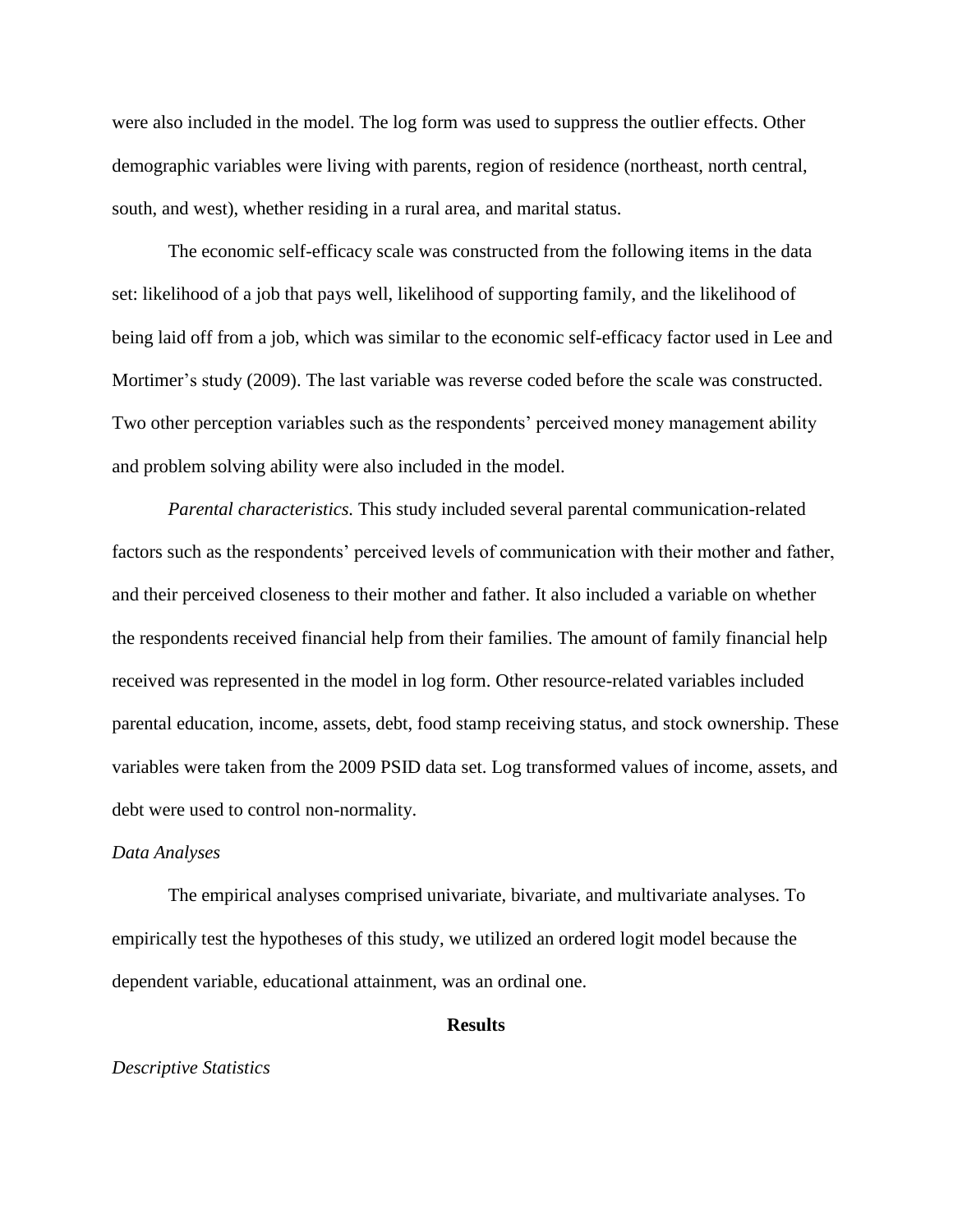The descriptive statistics of the sample are shown in Table 1. The results indicate that the average age of the transitioning adults was 21 years. Approximately 53% of the respondents were women. Regarding educational attainment, 41% of the respondents were in college, 9% had graduated, 33% never attended college, and 17% had dropped out of college. Fifty-five percent of the respondents were employed and 46% of the respondents reported living with their parents. The mean self-reported economic self-efficacy score was 27.8 out of a range of 12 to 34. The self-reported ability to manage money had a mean score of 9 on a scale of 1-14, whereas the selfreported ability for problem solving had a mean score of 6 on a scale of 1-7. On a scale of 1-5 for perceived financial independence, the mean was 4.

# *Results from Bivariate Analyses of Financial Independence By Education Attainment*

The results of the bivariate analyses, presented in Table 2, indicate that the level of perceived financial independence was the highest among those who had graduated from college. The pairwise tests demonstrate that respondents who had graduated from college had significantly higher levels of perceived financial independence than those in other educational attainment categories, with the exception of the college dropouts. Respondents that were currently attending college had the lowest level of perceived financial independence among all groups.

#### *Results of Logit Regressions on Financial Independence*

Table 3 presents the ordered logit regression results. A number of economic factors were found to be significant predictors of perceived financial independence of young adults, such as young adult's income, assets, work status, and educational attainment (an economic term for human capital investment). For example, compared to the reference group (never attended college), those who had graduated from college were likely to have a higher level of financial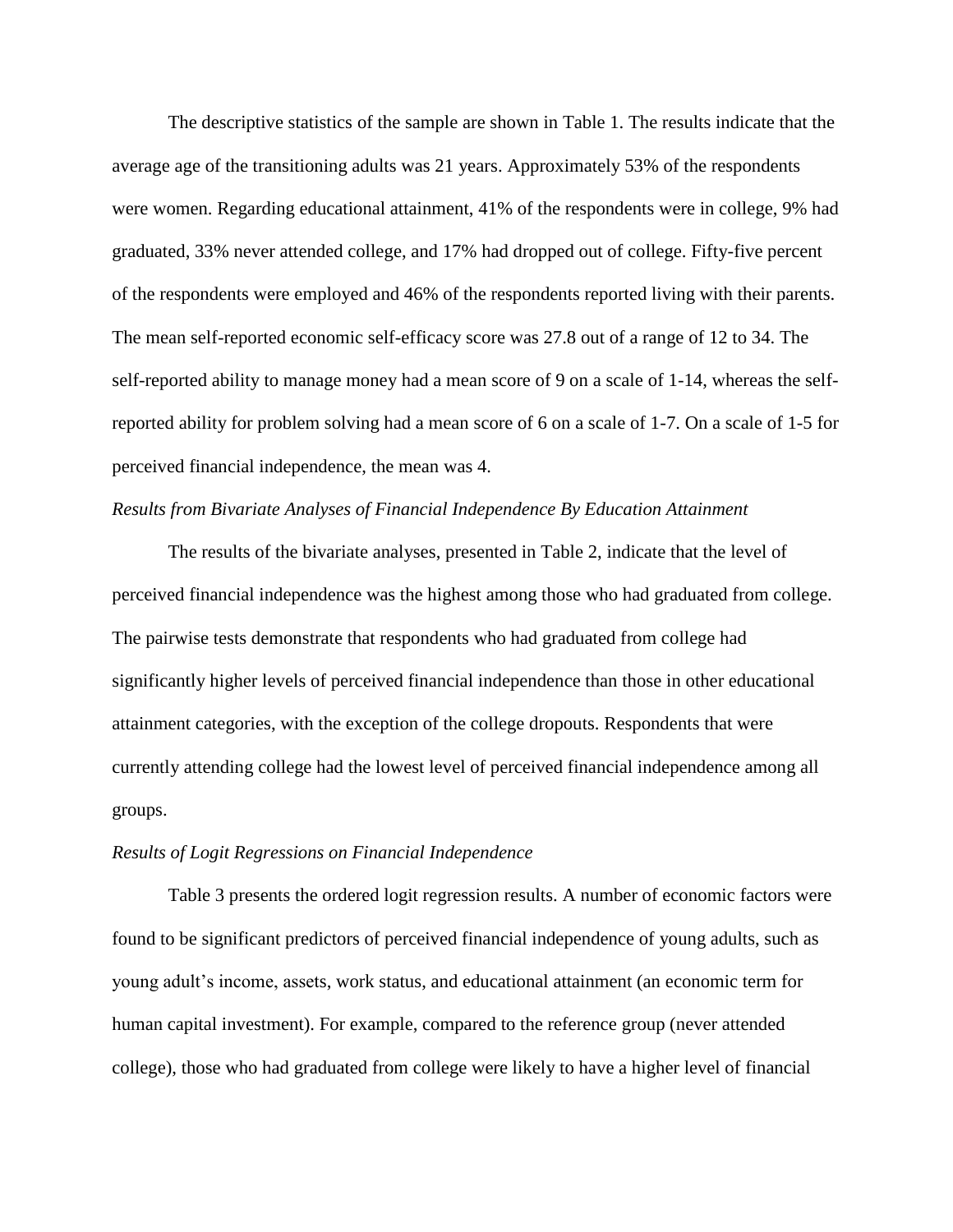independence while those who were still in college had a lower level of financial independence. Economic self-efficacy was also positively associated with financial dependence. Other child characteristics (control factors) positively contributing to financial dependence include money management ability, problem solving ability, being male, being older, not living with parents, and/or living in a rural area or the west region.

Among parental communication factors, closeness to the father was positively associated with financial independence of transitioning adults. An examination of the association between parental socioeconomic characteristics and perceived financial independence revealed that mother's educational attainment was positively associated with young adults' perceived financial independence. Conversely, receiving financial help from family, parental stock ownership, and the amount of family income were negatively associated with the level of perceived financial independence of transitioning adults.

# *Results of Logit Regressions by Educational Attainment Categories*

Table 4 presents determinants of financial independence separately for young adults who had been in college, never attended college, dropped out of college, and graduated from college. Three significant predictors are found in all four groups in which working and living in a rural area were associated with higher levels and living with parents was associated with lower levels of financial independence. Four variables—young adult's age, gender, marital status, and assets—significantly affected three of the four education groups. Four variables—young adult's living region, money management ability, parental stock holding, and financial support—were associated with only two of the four education groups. Nine variables showed their effects on only one of the four education groups (4 in "in college," 3 in "college graduate," 2 in "college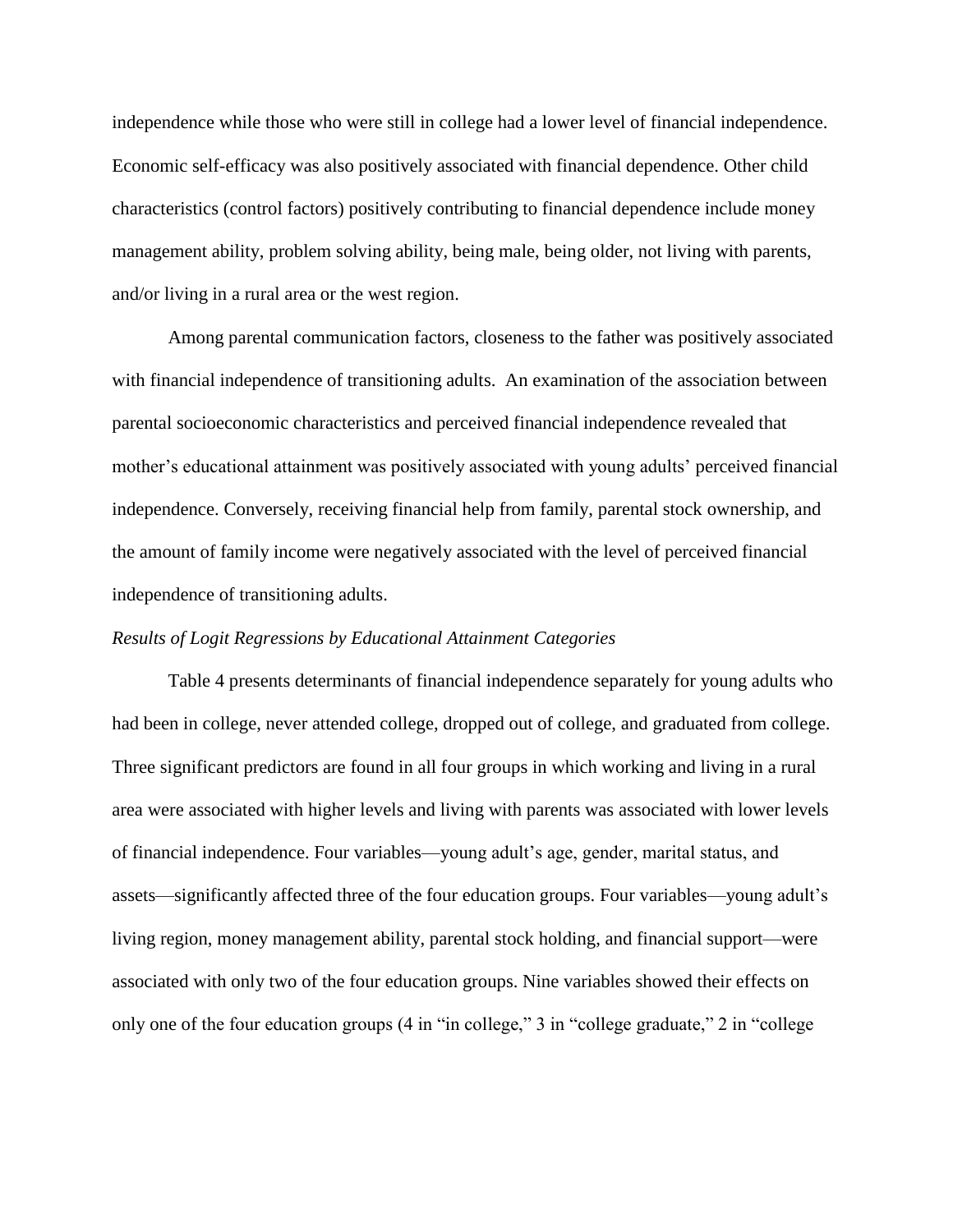dropout"). Thus, both common and different determinants of financial independence were found among young adults with different educational attainments.

#### **Discussions**

In this study, using data from the 2009 Transition to Adulthoods and its parental companion data set, Panel Study of Income Dynamics, we calculated the average score of financial independence among American young adults aged 18-23. The score was 4 out of a 5 point scale, implying a typical young adult in this age group was still in the lifecycle stage transitioning from financial dependence to independence. The result is compatible with previous research. An earlier study using the PSID data indicated that the peak age of full financial independence was in the range of 25-26 (Whittington and Peters, 1996). A recent study using a state sample showed that until age 26, a little less than three-fourths of young adults had reached full financial independence (Lee and Mortimer, 2009).

Consistent with hypothesis 1, personal economic resources were positively associated with financial independence. Young adults who were employed were more likely to report financial independence as indicated by the results with the whole sample (Table 3) and with the educational attainment subsamples (Table 4). Several other indicators showing higher levels of economic resources, such as personal income and assets, were associated with higher scores of financial independence in the main sample and subsamples even though the results from the main sample were stronger than those in the subsamples.

Economic self-efficacy is an important factor for young adults' financial independence, according to previous research (Lee and Mortimer, 2009). Hypothesis 2 was supported by the results in which a higher level of economic self-efficacy was associated with a higher level of financial independence in the main sample. In the four subsamples, H2 was supported by the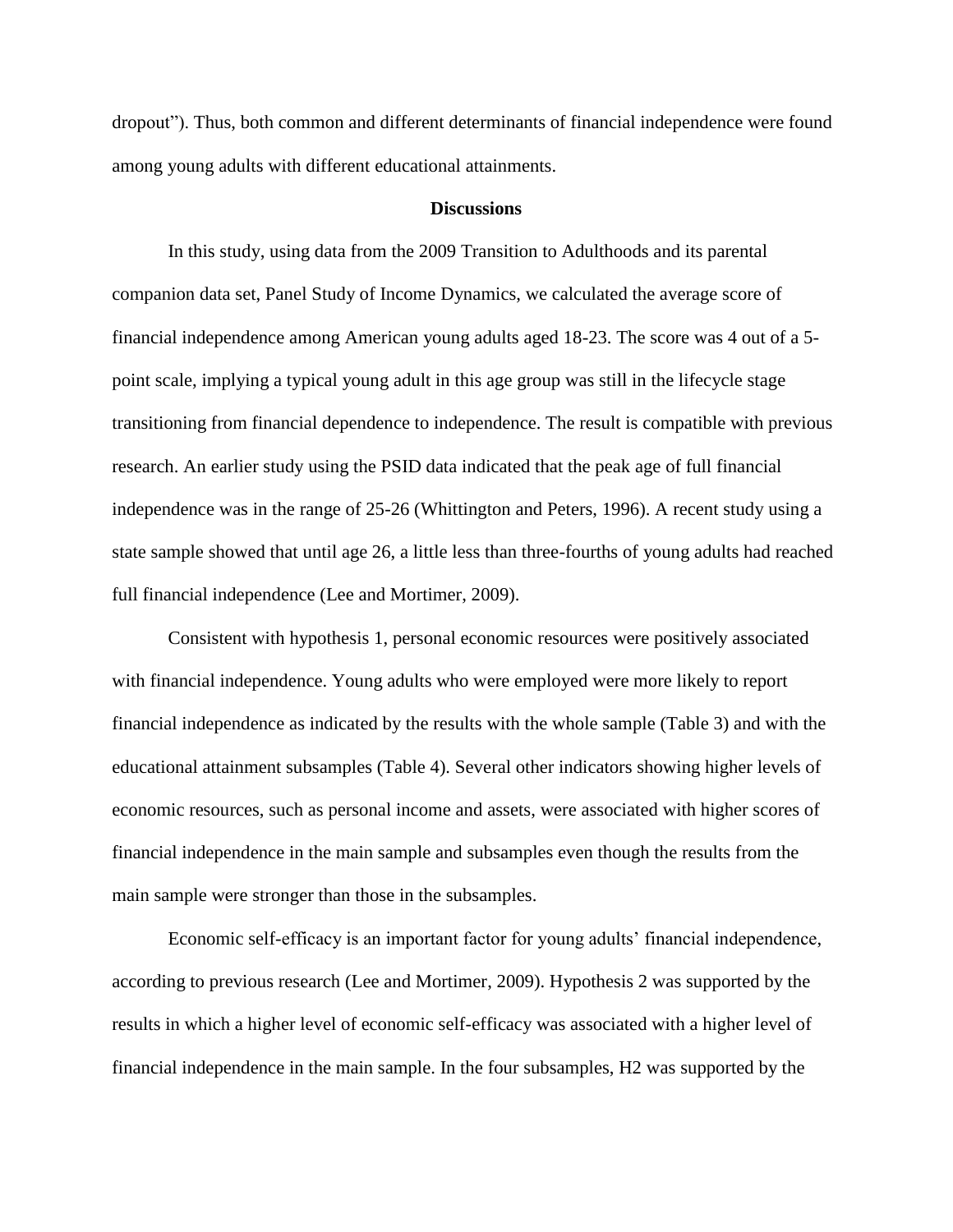results from two groups: having never attended college and having graduated from the college. Interestingly, two related ability factors, money management and problem solving abilities, showed positive effects on financial independence in the main sample. Their effects on the four subsamples varied. The results suggested enhancing all these abilities would increase young adults' financial independence.

According to our discussion for hypothesis 3, we cannot theoretically decide the direction of effects of parental economic resources on child's financial independence. If parents care more about children's well-being and if they have more economic resources, they should be less likely to let their children be financially independent. However, if they also care about their own privacy and social norms about financial independence at a certain age or circumstances, they may be more likely to encourage their children to be financially independent. Then, parental economic factors should be age specific and empirically determined. Among the age group of 18-23 in our study, we found that several parental resource factors did not show effects on children's financial independence in the main sample, such as parental wealth and debt. Family financial help, parental income, and parental stock ownership showed negative effects implying that young adults with parents having higher resource levels were less likely to report financial independence. These patterns were also shown in the four subsamples. For example, in the attending college group, parental income, assets, stock ownership, and family financial assistance showed negative effects on financial independence. In the graduating from college group, the effects of parental income and asset were negative. In the college dropout group, parents receiving food stamps had a positive effect while family financial assistance had a negative effect on young adults' perceived financial independence. These results suggest that young adults with more affluent parents were less likely to report financial independence.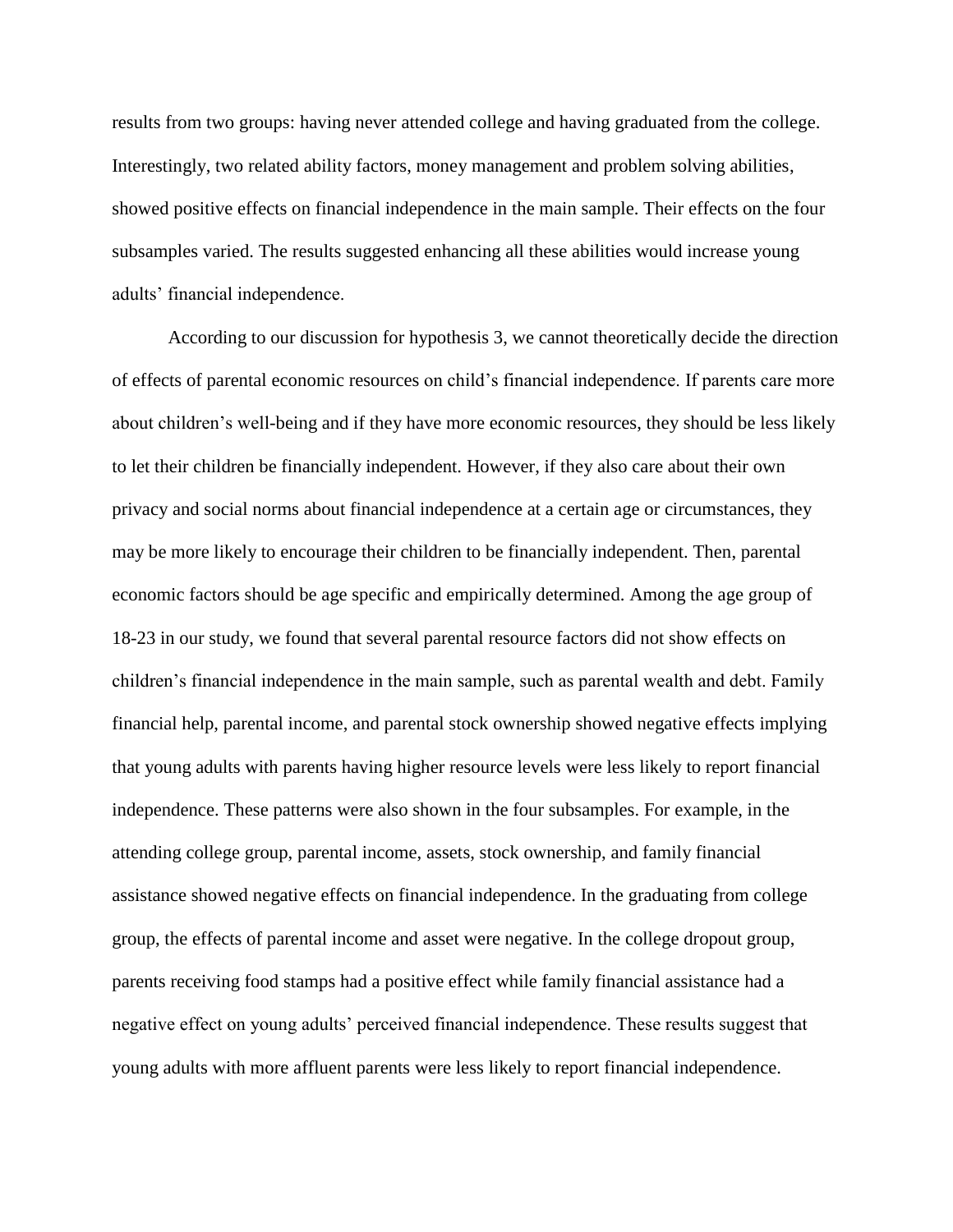Conversely, young adults from less affluent families may need to be financial independent sooner than their richer counterparts.

Hypothesis 4 stated that more parental communication would increase children's financial independence. This effect was not very strong based on our findings. According to the results from the main sample, among four parental socialization variables, only closeness to fathers had a positive effect. These results suggest that parental communication may not be strong as indicated by previous research (Lee and Mortimer, 2009) regarding financial independence. Also, available parental communication variables in the data were not specific about financial independence. Parental communication variables were not significant among college dropouts and those who never attended college. Parental economic factors may be more important than parental socio-psychological factors in this regard. However, none of communication or economic variables of parents were found to be significant among those who never attend college.

Our findings support Hypothesis 5 that college graduates would have the highest level of financial independence. After controlling for several sets of child and parental variables, college graduates had significantly higher scores of financial independence than those who had never attended college. Young adults who were attending college had the lowest level of financial independence compared to the reference category, having never attended college. Interestingly, college dropouts were not that different from those who had never attended college in terms of financial independence. Results from the four subsamples in Table 4 show different factors that affect financial independence of these young adults with different educational attainments. For example, both personal income and assets affected financial independence among the "in college" group, but only one of these factors affected financial independence in the other three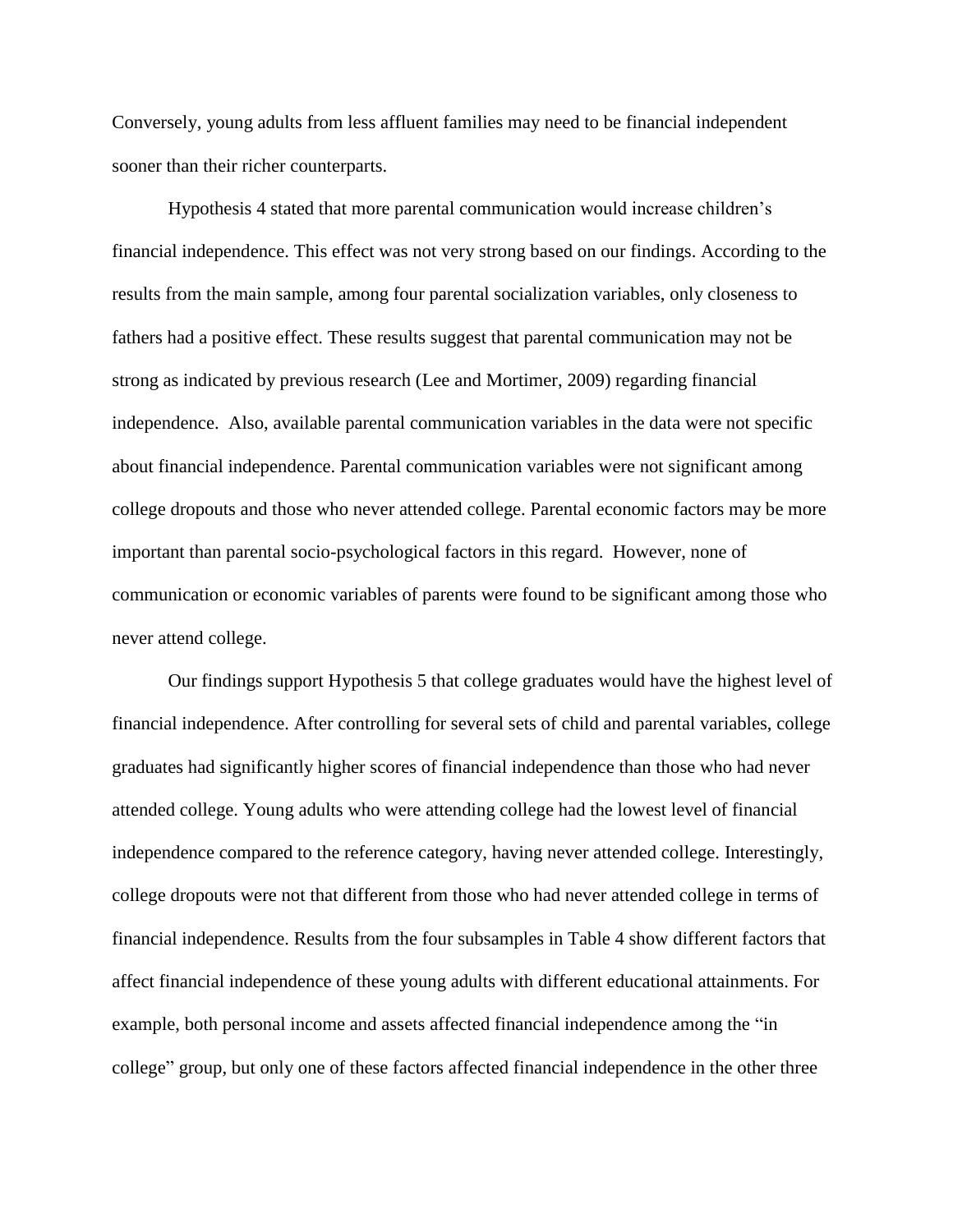groups. Effects of three ability factors on financial independence in the four subsamples were different too. Effects of parental economic resource and communication variables varied among four groups.

# **Implications for Consumer Education**

Our findings have several implications for consumer education. The knowledge about the average scores of and factors associated with perceived financial independence produced by this study can be used in financial education programs for young adults. The results will help young adults understand their own status in terms of financial transition and work hard to move in the right direction to achieve their financial independence fully by studying harder, looking for jobs more actively, and communicating with parents more effectively. Our findings suggest that economic factors are more important to financial independence than other factors. For young adults in college, college may be the best opportunity for them to accumulate marketable human capital that will enable them to smoothly move into a job they want and achieve financial independence promptly after graduation. Our findings also show that young adults' economic self-efficacy, money management ability, and problem-solving ability are important to financial independence. Consumer educators should consider these factors and design, develop, and implement effective consumer education programs to help these young adults enhance skills in these areas besides teaching them the contents of personal finance.

The different determinants of financial independence among young adults in different education groups can also be leveraged by consumer educators to improve financial education programs to meet young people's special needs. For example, regarding the set of psychological variables, for young adults who are still in college, education emphasizing money management ability can enhance their sense of financial independence. For college graduates, education about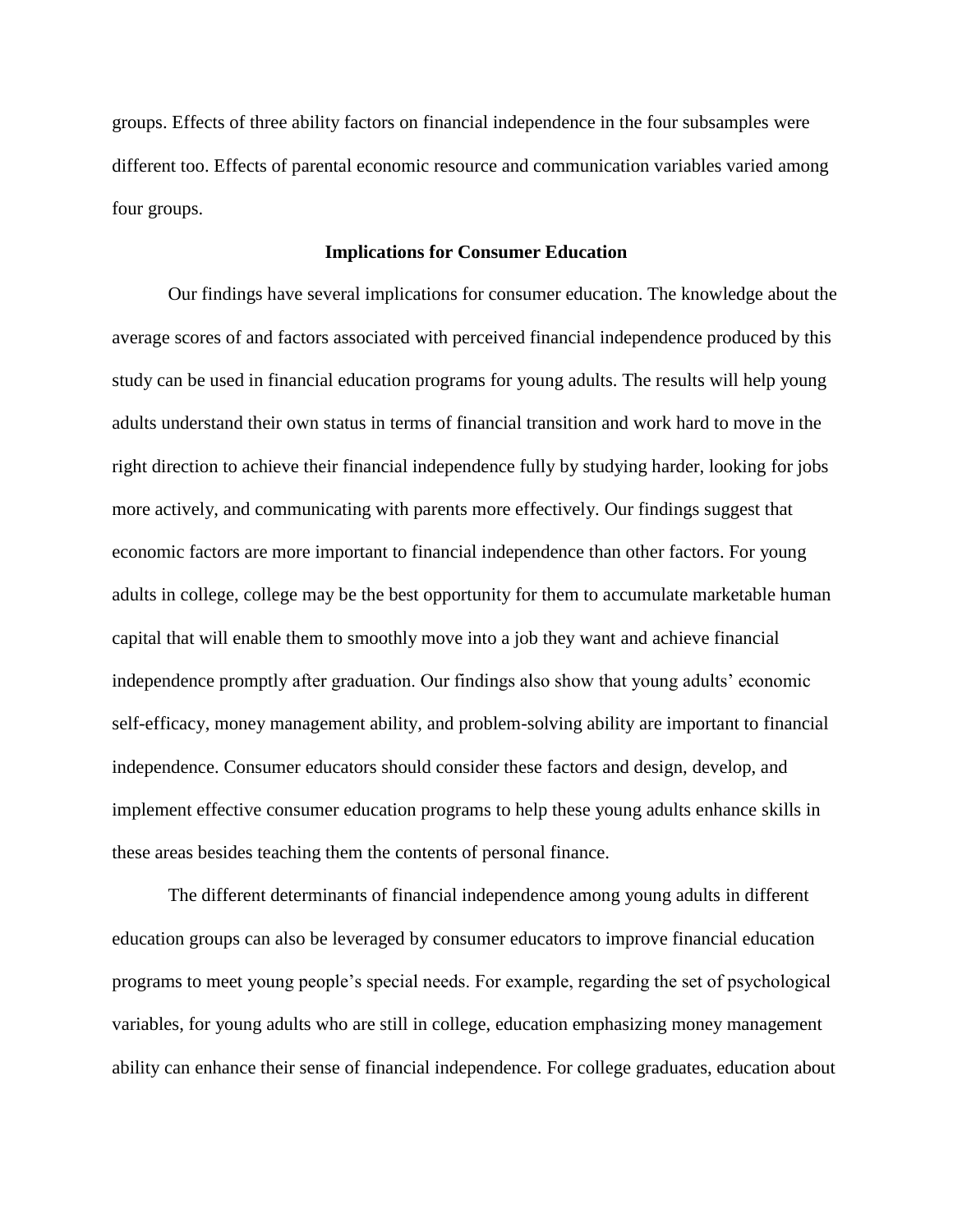economic self-efficacy is more important. For those who have never attended college, education on both economic self-efficacy and money management ability will be helpful. Programs for college dropouts could focus on enhancing their problem-solving ability.

To provide effective financial education programs for young adults with different educational attainments, many good suggestions provided by consumer researchers can be utilized. For example, financial education can be integrated into general education programs for young adults in college (Crain and Ragan, 2012). For young adults who have never attended college, dropped out of college, or graduated from college, effective financial education programs should adopt inclusive, culturally responsive pedagogies (Taylor, Tisdell and Forté, 2012). To educate young adults with various educational attainments to achieve the goal of full financial independence and sustainable financial well-being, teaching strategies should be carefully designed (Baumann and Hall, 2012), financial responsibility values should be emphasized (Hira, 2012), and psychological biases and limitations should be addressed in the financial education programs (West, 2012).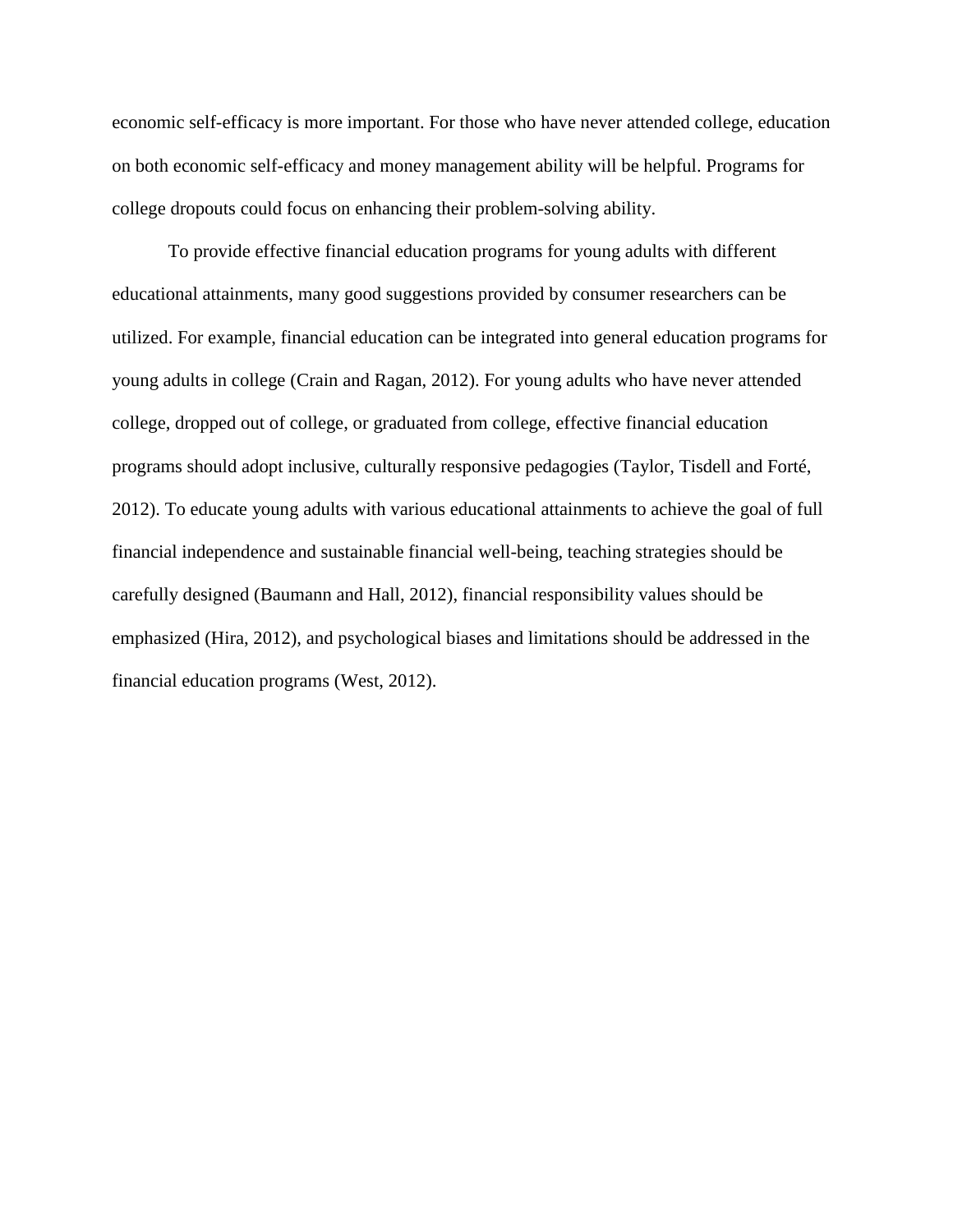#### **References**

- Arnett, J. J. (2000) Emerging adulthood: a theory of development from the late teens through the twenties. *American Psychologist*, **55**, 469-480.
- Avery, R., Goldscheider, G. & Speare, A. Jr. (1992) Feathered nest/gilded cage: parental income and leaving home in the transition to adulthood. *Demography,* **29**, 375-388.

Bandura, A. (1997) *Self-Efficacy: The Exercise of Control*. Freeman, New York.

- Baumann, C. & Hall, T. (2012) Getting Cinderella to the ball: putting education at the heart of financial education. *International Journal of Consumer Studies,* **36**, 508-514.
- Billari, F. C. & Liefbroer, A. C. (2007) Should I stay or should I go? the impact of age norms on leaving home. *Demography,* **44**, 181-98.
- Blaauboer, M. & Mulder, C. H. (2010) Gender differences in the impact of family background on leaving the parental home. *Journal of Housing and the Built Environment,* **25**, 53-71.
- Brougham, R. R., Jacobs-Lawson, J. M., Hershey, D. A. & Trujillo, K.M. (2011) Who pays your debt? an important question for understanding compulsive buying among American college students. *International Journal of Consumer Studies,* **35**, 79-85.
- Bynner, J. & Parsons, S. (2002). Social exclusion and the transition from school to work: the case of young people not in education, employment or training (NEET). *Journal of Vocational Behaviour*, **60**, 289-309.
- Bynner, J. (1999). New routes to employment: integration and exclusion. In *From Education to Work: Cross-National Perspectives* (ed. by W. R. Heinz),pp.65-86. Cambridge University Press, Cambridge, UK.
- Chen, H. & Volpe, R. P. (2002) Gender differences in personal financial literacy among college students. *Financial Services Review,* **11**, 107-128.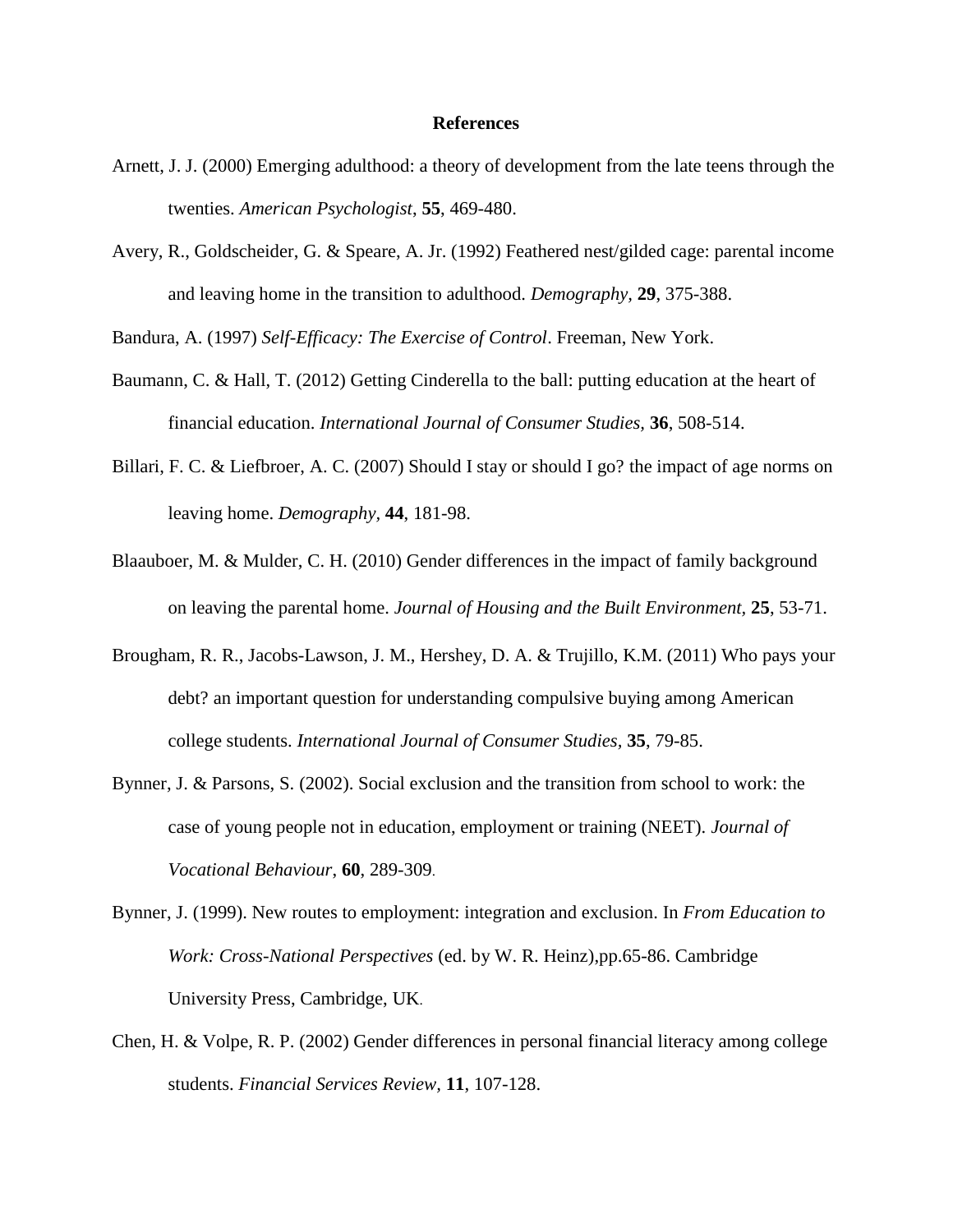- Chiteji, N. S. & Stafford, F. P. (1999) Portfolio choices of parents and their children as young adults: asset accumulation by African-American families. *The American Economic Review,* **89**, 377-380.
- Conger, R. D. & Conger, K. J. (2002) Resilience in Midwestern families: selected findings from the first decade of a prospective longitudinal study. *Journal of Marriage and the Family,*  **64**, 361-373.
- Cote, J. & Bynner, J. (2008). Changes in the transition to adulthood in the UK and Canada: the role of structure and agency in emerging adulthood. *Journal of Youth Studies,* **11**, 251–268.
- Corcoran, M. & Matsudaira, J. (2005) Is it getting harder to get ahead? economic attainment in early adulthood for two cohorts. In *On the Frontier of Adulthood: Theory, Research, and Public Policy* (ed. by R. A. Settersten, Jr., F. F. Furstenberg, Jr. & R. G. Rumbaut), pp. 356-395. University of Chicago Press, Chicago, IL.
- Crain, S. J. & Ragan, K. P. (2012) Designing a financial literacy course for a liberal arts curriculum. *International Journal of Consumer Studies,* **36**, 515-522.
- DeMarco, A. C. & Berzin, S. C. (2008) The influence of family economic status on homeleaving patterns during emerging adulthood. *Families in Society: The Journal of Contemporary Social Services,* **89**, 208-218.
- Destin, M. (2009) Assets, inequality, and the transition to adulthood: an analysis of the panel study of income dynamics. Issue Brief. Initiative on Financial Security, New York.
- Erskine, M., Kier, C., Leung, A. & Sproule, R. (2006) Peer crowds, work experience, and financial saving behaviour of young Canadians. *Journal of Economic Psychology,* **27***,* 262-284.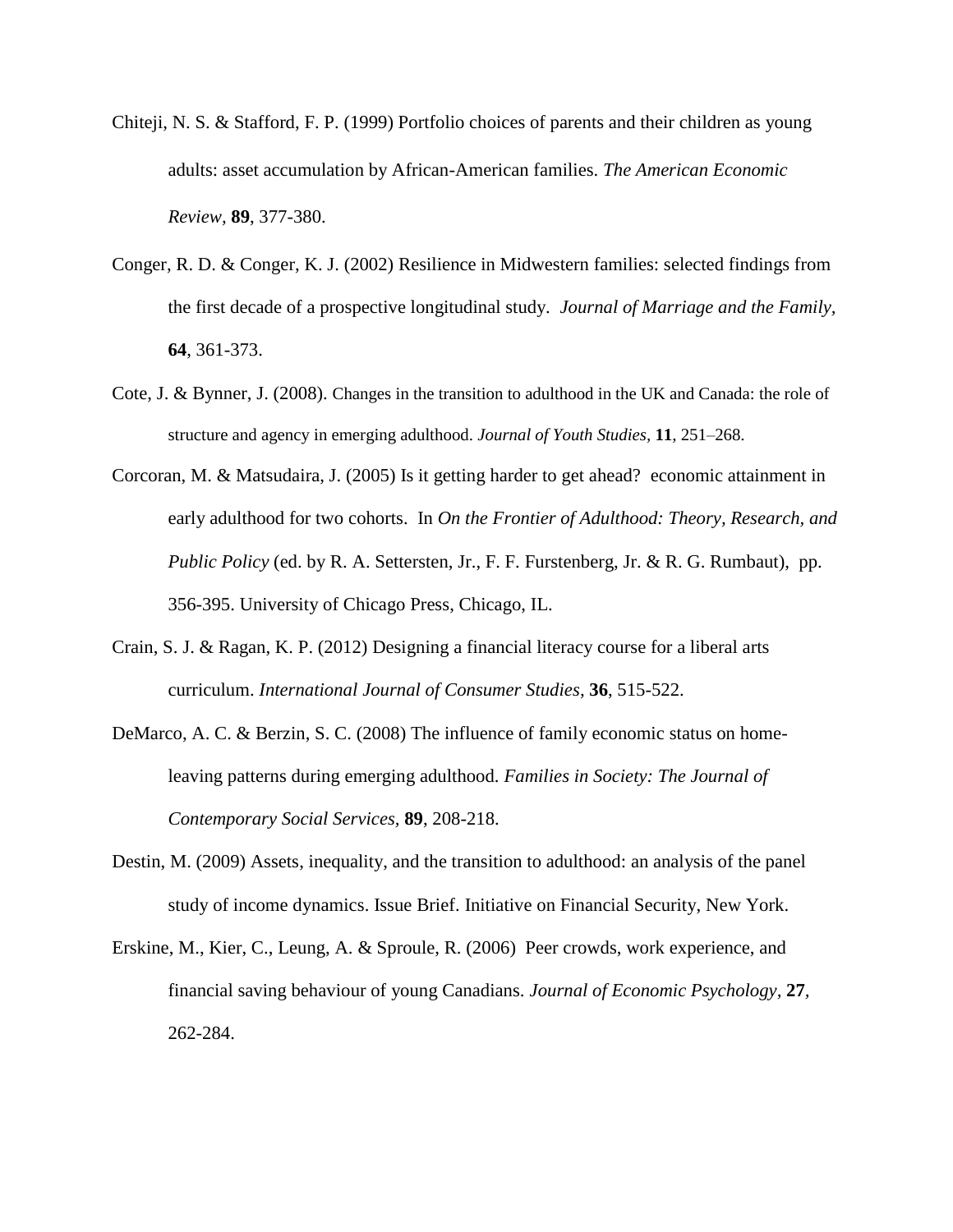- Ermisch, J. (1999) Price, parents, and young people's household formation. *Journal of Urban Economics,* **45***,* 47-71.
- Friedline, T. L. & Elliott, W. (2011) Predicting savings for white and black young adults: an early look at racial disparities in savings and the potential role of children's development accounts (CDAs). *Race and Social Problems,* **3**, 99-118.
- Furstenberg, F. F., Rumbaut, R. G. & Settersten, R. A. (2005) On the frontier of adulthood: emerging themes and new directions. In *On the Frontier of Adulthood: Theory, Research, and Public Policy* (ed. by R. A. Settersten, Jr., F. F. Furstenberg Jr. & R. G. Rumbaut)*,*  pp. 3-28. The University of Chicago Press, Chicago, IL.
- Hango, D. & de Broucker, P. (2007). *Education-to-labour market pathways of Canadian youth: findings from the Youth in Transition Survey*. Statistics Canada, Culture, Tourism and the Centre for Education Statistics Research Papers, Ottawa.
- Hanna, S. D., Yuh, Y. & Chatterjee, S. (2012) The increasing financial obligations burden of US households: who is affected? *International Journal of Consumer Studies,* **36**, 588-594.
- Hill, D. H. & Hill, M.S. (1974) Older children and splitting off. In *Five Thousand American Families: Patterns of Economic Progress 4* (ed. by G. J. Duncan & J. N. Morgan), pp. 117-53. Institute for Social Research, University of Michigan, Ann Arbor.
- Hira, T. K. (2012) Promoting sustainable financial behavior: implications for education and research. *International Journal of Consumer Studies,* **36,** 502-507.
- Hira, T. K., Sabri, M. F. & Loibl, C. (2013) Financial socialization's impact on investment orientation and household net worth. *International Journal of Consumer Studies,* **37**, 29- 35.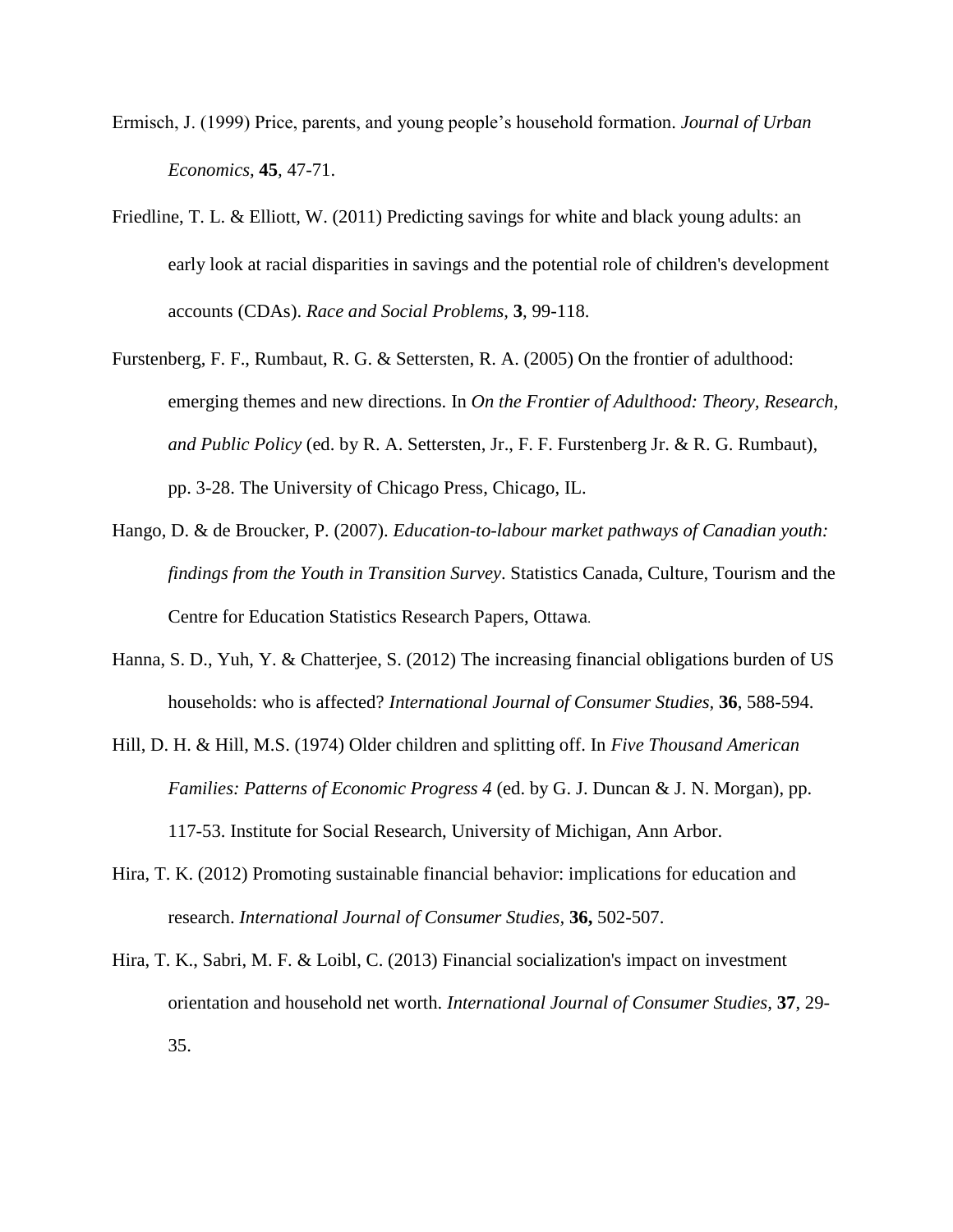- Huston, S. J. (2012) Financial literacy and the cost of borrowing. *International Journal of Consumer Studies,* **36**, 566-572.
- Iacovou, M. (2002) Regional differences in the transition to adulthood. *Annals of the American Academy of Political and Social Science,* **580***,* 40-69.
- Kim, J., LaTaillade, J. & Kim, H. (2011) Family processes and children's financial socialization. *Journal of Family and Economic Issues,* **32**, 668-679*.*
- Lachance, M. J. (2012) Young adults' attitudes towards credit. *International Journal of Consumer Studies,* **36**, 539-548.
- Lee, J. C. & Mortimer, J. T. (2009) Family socialization, economic self-efficacy, and the attainment of financial independence in early adulthood. *Longitudinal and Life Course Studies,* **1,** 45-62.
- Lusardi, A., Mitchell, O. S. & Curto, V. (2010) Financial literacy among the young. *Journal of Consumer Affairs,* **44,** 358-380.
- Matsudaira, J. D. (2010) Economic conditions and the cyclical and secular changes in parental coresidence among young adults: 1960 to 2007. Working paper. Cornell University, Ithaca, NY.
- McElroy, M. B. (1985) The joint determination of household work and market work: the case of young men. *Journal of Labor Economics,* **3**, 293-316.
- Moschis, G. P. (1985) The role of family communication in consumer socialization of children and adolescents. *Journal of Consumer Research*, **11**, 898-913.
- Mulder, C. H. & Clarke, W.A. (2002) Leaving home for college and gaining independence. *Environment and Planning*, **34,** 981-999.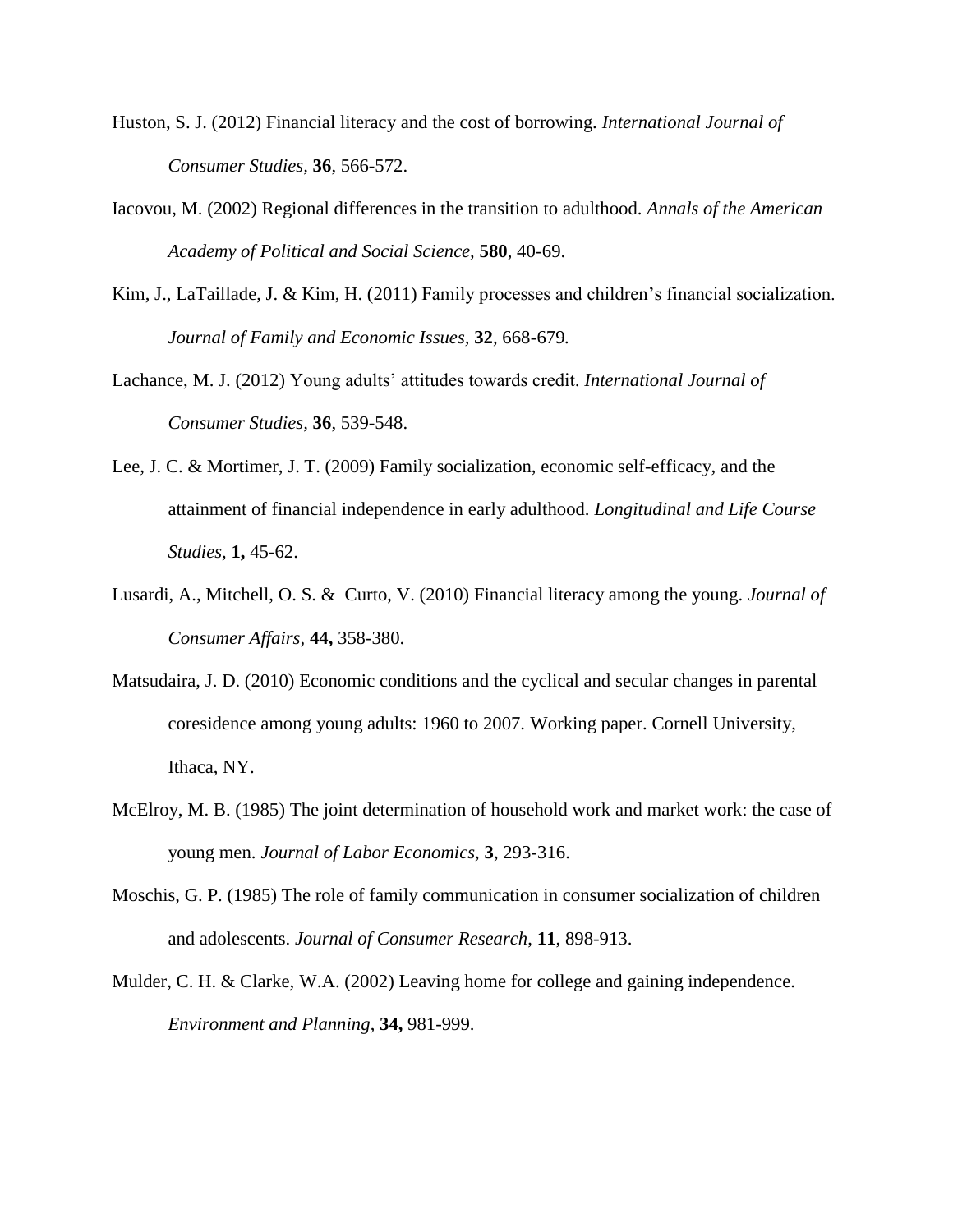- Norvilitis, J. M. & MacLean, M. G. (2010) The role of parents in college students' financial behaviors and attitudes. *Journal of Economic Psychology,* **31**, 55-63.
- Patel, A., Balmer, N. J. & Pleasence, P. (2012) Debt and disadvantage: the experience of unmanageable debt and financial difficulty in England and Wales. *International Journal of Consumer Studies,* **36**, 556-565.
- Schoeni, R. F. & Ross, K. E. (2005) Material assistance from families during the transition to adulthood. In *On the Frontier of Adulthood: Theory, Research, and Public Policy* (ed. by R. A. Settersten, F. F. Furstenberg Jr. & R. G. Rumbaut) *,* pp. 396-416. The University of Chicago Press, Chicago, IL.
- Settersten, Jr., R.A. & Ray, B. (2010) What's going on with young people today? the long and twisting path to adulthood. *The Future of Children,* **20,** 19-41.
- Shim, S., Barber, B., Card, N., Xiao, J. J. & Serido, J. (2010). Financial socialization of first-year college students: the roles of parents, work, and education. *Journal of Youth and Adolescence.* **39,** 1457–1470.
- Smeeding, T. M. & Phillips, K. R. (2002) Cross-national differences in employment and financial independence. *Annals of the American Academy of Political and Social Science,*  **580,** 103-133.
- Taylor, E. W., Tisdell, E. J. & Forté, K. S. (2012) Teaching financial literacy: a survey of community-based educators. *International Journal of Consumer Studies,* **36**, 531-538.
- Webley, P. & Nyhus, E. K. (2006) Parent's influence on children's future orientation and saving. *Journal of Economic Psychology,* **27,** 140-164.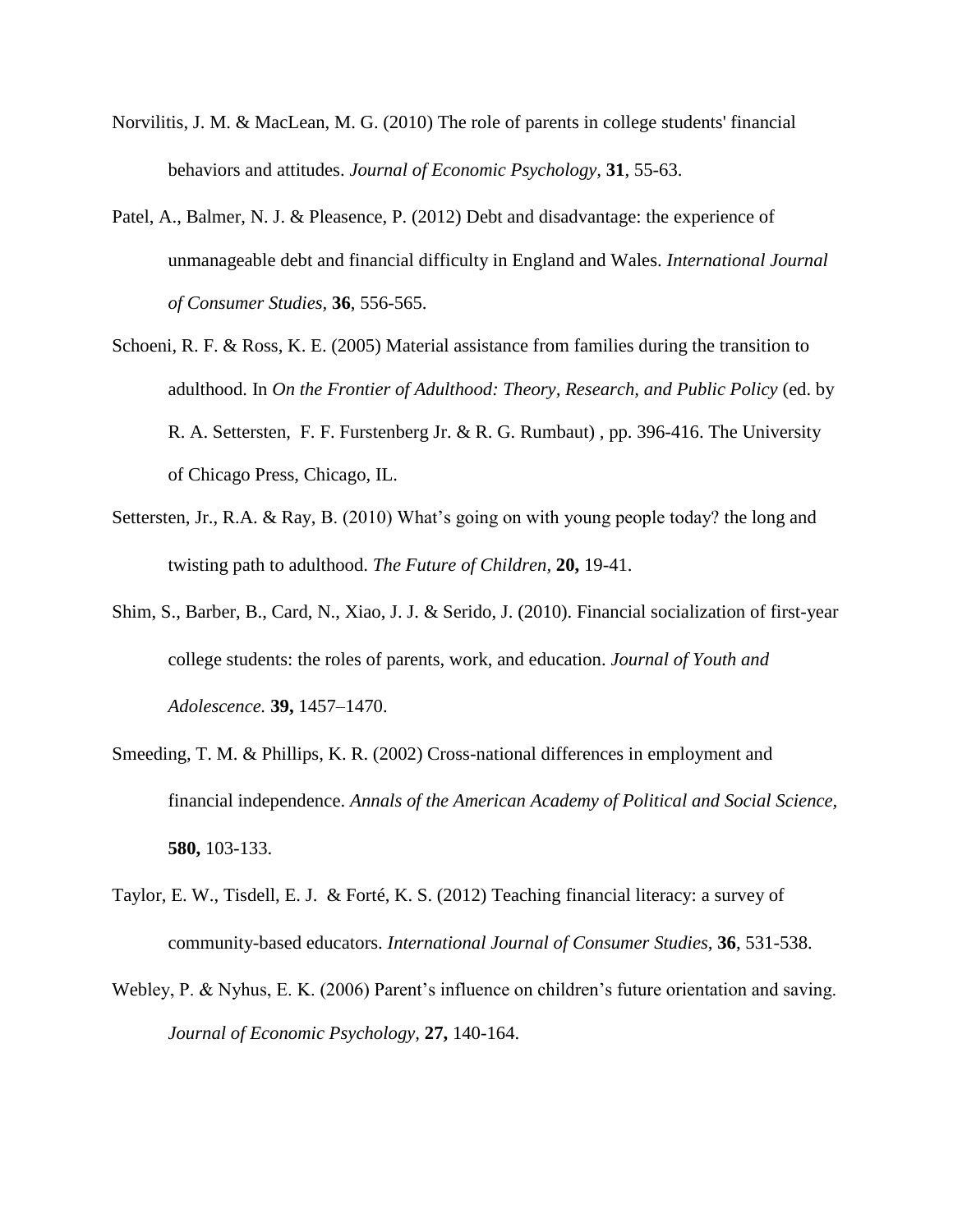- West, J. (2012) Financial literacy education and behavior unhinged: combating bias and poor product design. *International Journal of Consumer Studies,* **36**, 523-530.
- Whittington, L. A. & Peters, E. H. (1996) Economic incentives for financial and residential independence. *Demography,* **33,** 82-97.
- Zorlu, A. & Mulder, C. H. (2011) Ethnic differences in leaving home: timing and pathways. *Demography,* **48,** 49–72.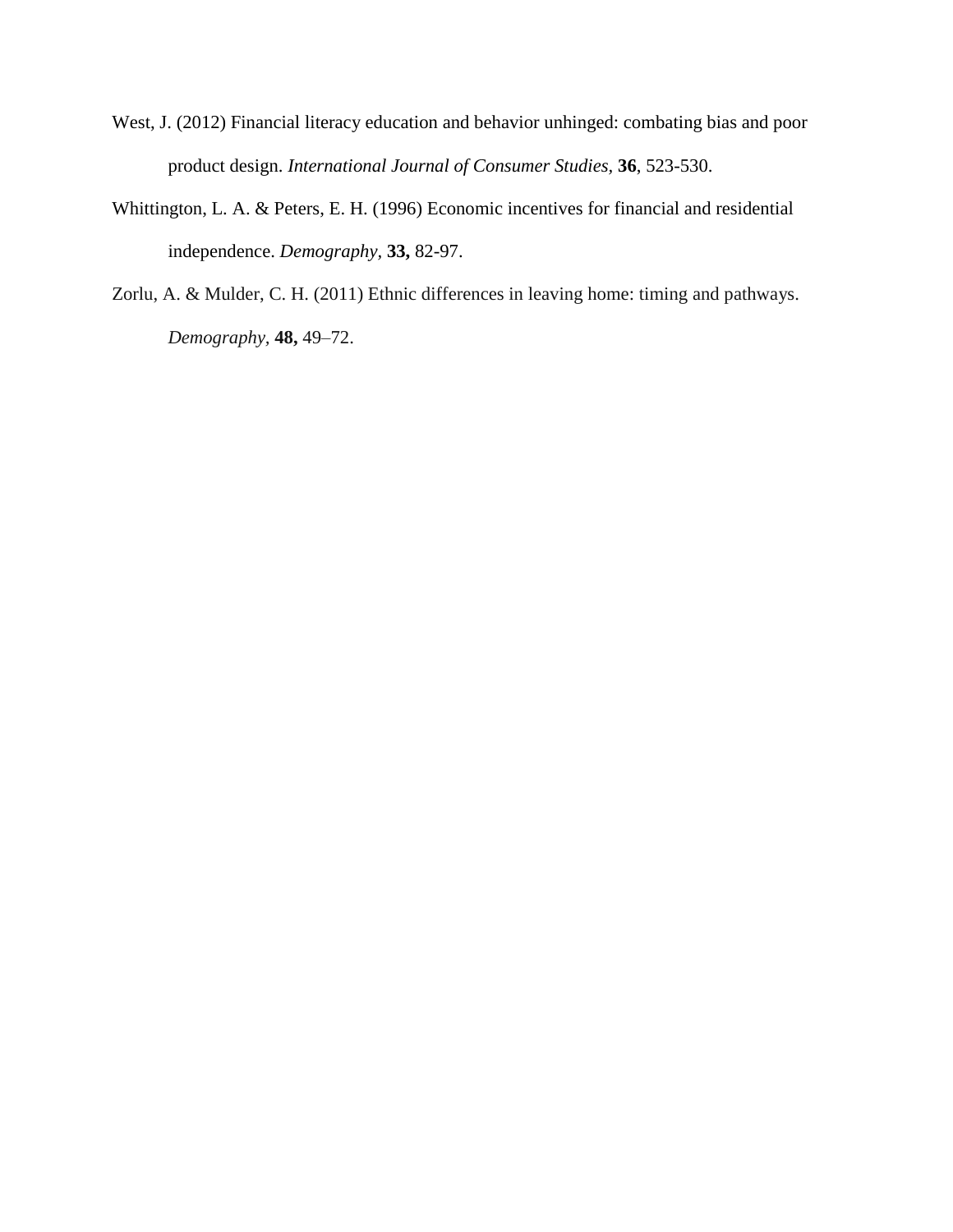|                           |                           | Percent | Mean     | <b>SD</b> | Min              | Max          |
|---------------------------|---------------------------|---------|----------|-----------|------------------|--------------|
| Child characteristics     | Age                       |         | 20.943   | 2.209     | 18               | 25           |
|                           | Female                    | 53%     |          |           | $\overline{0}$   | 1            |
|                           | White                     | 48%     |          |           | $\overline{0}$   | 1            |
|                           | Log personal income       |         | 4.339    | 4.364     | $\mathbf{0}$     | 11.918       |
|                           | Log personal assets       |         | 5.27     | 4.147     | $\mathbf{0}$     | 18.516       |
|                           | Live with parents         | 46%     |          |           | $\Omega$         | 1            |
|                           | SAT math score            |         | 559      | 140       | 200              | 800          |
|                           | South                     | 45%     |          |           | $\overline{0}$   | 1            |
|                           | West                      | 18%     |          |           | $\overline{0}$   | $\mathbf{1}$ |
|                           | Northeast                 | 12%     |          |           | $\mathbf{0}$     | $\mathbf{1}$ |
|                           | North central             | 24%     |          |           | $\theta$         | 1            |
|                           | Rural                     | 23%     |          |           | $\Omega$         | $\mathbf{1}$ |
|                           | Employed                  | 55%     |          |           | $\theta$         | $\mathbf{1}$ |
|                           | Not married               | 91%     |          |           | $\mathbf{0}$     | $\mathbf{1}$ |
|                           | Never attend college      | 33%     |          |           | $\theta$         | 1            |
|                           | In college                | 41%     |          |           | $\Omega$         | $\mathbf{1}$ |
|                           | College dropout           | 17%     |          |           | $\mathbf{0}$     | $\mathbf{1}$ |
|                           | College graduate          | 9%      |          |           | $\Omega$         | $\mathbf{1}$ |
|                           | Economic self-efficacy    |         | 27.776   | 4.062     | 12               | 34           |
|                           | Money management          |         | 9.225    | 3.374     | $\mathbf{1}$     | 14           |
|                           | Problem solving           |         | 5.96     | 0.875     | $\mathbf{1}$     | $\tau$       |
| Parental<br>communication | Close to mother           |         | 5.959    | 1.67      | $\overline{0}$   | 7            |
|                           | Close to father           |         | 4.768    | 2.322     | $\mathbf{0}$     | $\tau$       |
|                           | Father communication      |         | 13.037   | 7.202     | $\mathbf{0}$     | 36           |
|                           | Mother<br>communication   |         | 17.692   | 6.912     | $\mathbf{0}$     | 28           |
| Parental<br>socioeconomic | Mother education          |         | 3.601    | 2.26      | $\overline{0}$   | 8            |
|                           | Father education          |         | 3.365    | 2.429     | $\boldsymbol{0}$ | $\,8\,$      |
|                           | Log Fam. Fin help         |         | 5.092    | 3.083     | $\boldsymbol{0}$ | 12.153       |
|                           | Parental stock status     |         | 0.118    |           | $\mathbf{0}$     | 1            |
|                           | Log parental assets       |         | 7.903    | 5.014     | $\theta$         | 16.6         |
|                           | Log parental debt         |         | $-0.801$ | 1.903     | $\boldsymbol{0}$ | 8.006        |
|                           | Food stamp participation  |         | 0.164    |           | $\boldsymbol{0}$ | 1            |
|                           | Log family income         |         | 10.749   | 1.058     | 5.298            | 14.546       |
| Dependent variable        | Financial<br>Independence |         | 4.006    | 1.204     | $\mathbf{1}$     | 5            |

Table 1: Descriptive Statistics of the Sample (N=1432)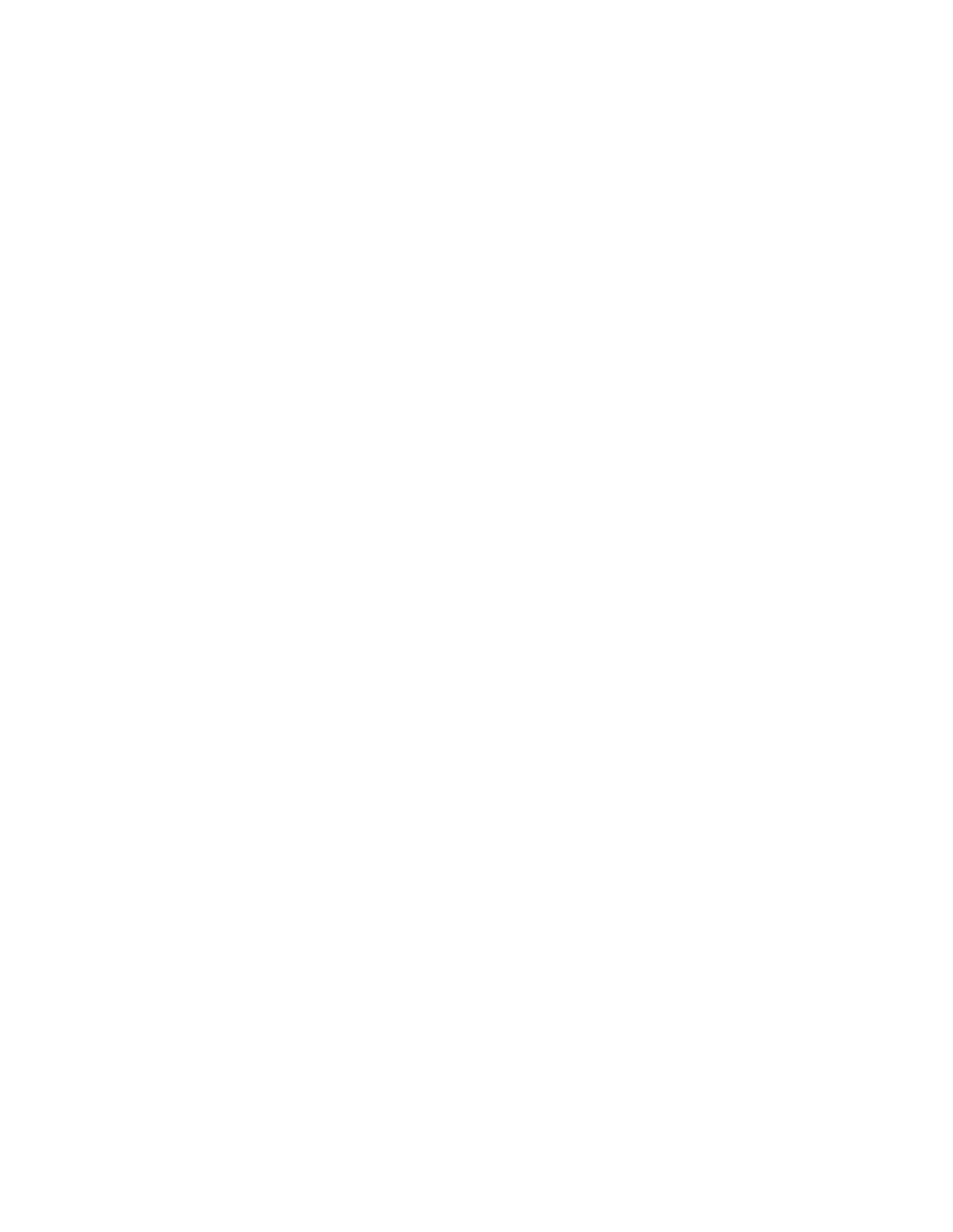|                 |           |                 |          | Perceived Financial Independence<br>$(1=Min; 5=Max)$ |       |       |  |  |  |  |  |
|-----------------|-----------|-----------------|----------|------------------------------------------------------|-------|-------|--|--|--|--|--|
| Never attended  |           |                 | 4.127    |                                                      |       |       |  |  |  |  |  |
| In college      |           |                 |          | 3.626                                                |       |       |  |  |  |  |  |
| Dropped out     |           |                 |          | 4.424                                                |       |       |  |  |  |  |  |
| Graduated       |           |                 | 4.462    |                                                      |       |       |  |  |  |  |  |
|                 |           |                 |          |                                                      |       |       |  |  |  |  |  |
|                 |           |                 | Diff in  |                                                      |       |       |  |  |  |  |  |
| Group 1         |           | Group 2         | Means    | <b>SD</b>                                            | t     | p     |  |  |  |  |  |
| College dropout | <b>VS</b> | Never attended  | 0.297    | 0.087                                                | 3.405 | ***   |  |  |  |  |  |
| In college      | <b>VS</b> | Never attended  | $-0.501$ | 0.069                                                | 6.912 | ***   |  |  |  |  |  |
| Graduated       | <b>VS</b> | Never attended  | 0.334    | 0.109                                                | 3.067 | ***   |  |  |  |  |  |
| In college      | <b>VS</b> | College dropout | $-0.798$ | 0.084                                                | 6.965 | $***$ |  |  |  |  |  |
| Graduated       | <b>VS</b> | College dropout | 0.038    | 0.120                                                | 0.373 |       |  |  |  |  |  |
| Graduated       | <b>VS</b> | In college      | 0.836    | 0.107                                                | 7.791 | ***   |  |  |  |  |  |

Table 2: Pairwise Comparison of Difference in Means of Perceived Financial Independence by Education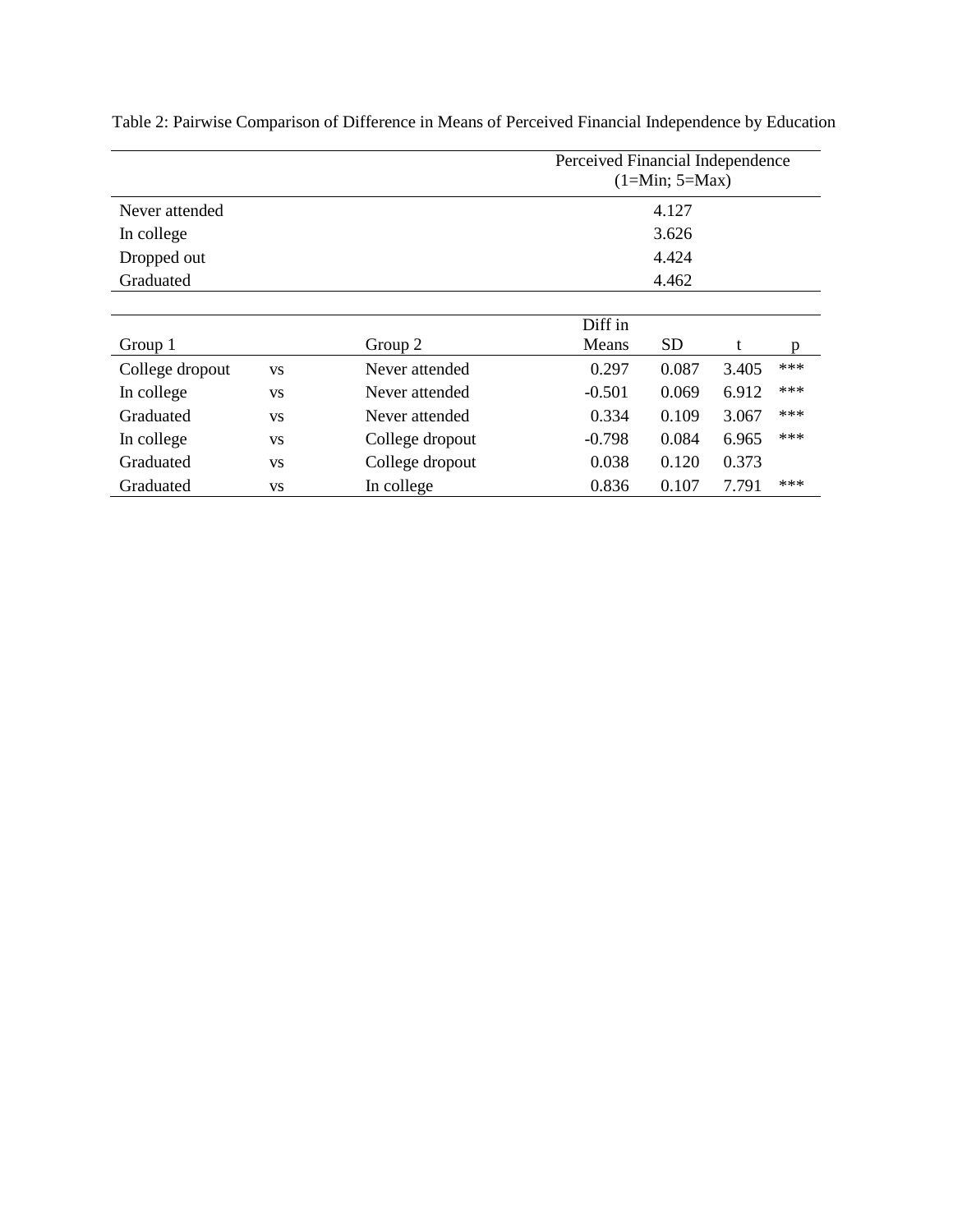| Category                      | Variable                 | Coefficient<br>Estimate $(\beta)$ | <b>SD</b> | p     |
|-------------------------------|--------------------------|-----------------------------------|-----------|-------|
| Child characteristics         | Age                      | 0.186                             | 0.028     | ***   |
|                               | Female                   | $-0.193$                          | 0.087     | ***   |
|                               | White                    | 0.066                             | 0.134     |       |
|                               | Log personal income      | 0.176                             | 0.024     | ***   |
|                               | Log personal assets      | 0.133                             | 0.037     | ***   |
|                               | Live with parents        | $-0.713$                          | 0.204     | ***   |
|                               | <b>SAT Math</b>          | 0.037                             | 0.031     |       |
|                               | South                    | $-0.605$                          | 0.26      | **    |
|                               | Northeast                | $-0.787$                          | 0.272     | ***   |
|                               | North central            | $-0.515$                          | 0.193     | **    |
|                               | Rural                    | 0.776                             | 0.232     | ***   |
|                               | Work                     | 1.514                             | 0.202     | ***   |
|                               | Not Married              | 0.117                             | 0.303     |       |
|                               | In college               | $-0.731$                          | 0.149     | ***   |
|                               | College dropout          | 0.432                             | 0.332     |       |
|                               | College graduate         | 0.634                             | 0.359     | **    |
|                               | Economic self-efficacy   | 0.03                              | 0.01      | **    |
|                               | Money management         | 0.128                             | 0.013     | ***   |
|                               | Problem solving          | 0.103                             | 0.028     | ***   |
| <b>Parental Communication</b> | Close to mother          | $-0.042$                          | 0.075     |       |
|                               | Close to father          | 0.029                             | 0.014     | ∗     |
|                               | Father communication     | 0.055                             | 0.075     |       |
|                               | Mother communication     | 0.017                             | 0.023     |       |
| Parental socioeconomic        | Mother education         | 0.153                             | 0.042     | $***$ |
|                               | Father education         | 0.003                             | 0.026     |       |
|                               | Log Fam. Fin help        | $-0.133$                          | 0.038     | ***   |
|                               | Parental stock           | $-0.496$                          | 0.132     | ***   |
|                               | Log parental wealth      | $-0.035$                          | 0.028     |       |
|                               | Log parental debt        | 0.022                             | 0.055     |       |
|                               | Food stamp participation | 0.058                             | 0.614     |       |
|                               | Log family income        | $-0.143$                          | 0.024     | ***   |

Table 3: Determinants of Financial Independence: Logit Regression Results

Peudo  $R^2 = 0.4123$ 

 $*$  p<0.10.  $*$  $*$ p<0.01.  $*$  $*$  $*$ p<0.001.